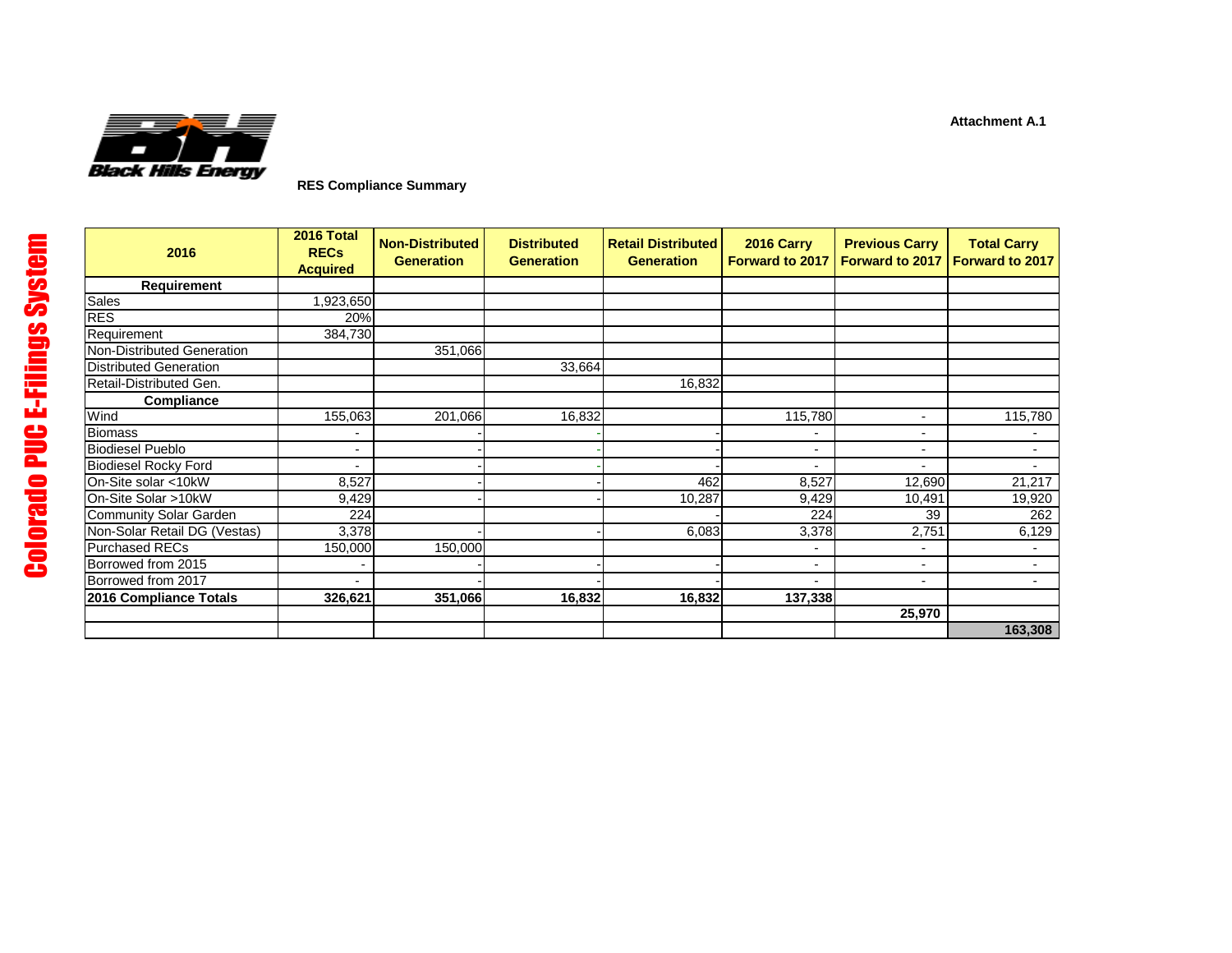

| Period            | Source                | Capacity<br>(MW) | <b>Renewable Energy</b><br>Credits<br>(MWh) | CO Eligible<br><b>Renewable Energy</b><br>Resource<br>(REC x 1.25) | <b>RESA</b><br>Cost/(Savings) | 2007 Compliance Compliance Compliance Compliance Compliance Compliance Compliance | 2008   | 2009   | 2010   | 2011    | 2012    | 2013    |         | 2014 Compliance 2015 Compliance 2016 Compliance |         | <b>Carry Forward</b> |
|-------------------|-----------------------|------------------|---------------------------------------------|--------------------------------------------------------------------|-------------------------------|-----------------------------------------------------------------------------------|--------|--------|--------|---------|---------|---------|---------|-------------------------------------------------|---------|----------------------|
| 2004              | via PSCO PPA          | 10.43            | 18,875                                      | 23,594                                                             | \$0                           | 23,594                                                                            |        |        |        |         |         |         |         |                                                 |         |                      |
| 2005              | via PSCO PPA          | 10.43            | 21.935                                      | 27,419                                                             | \$0                           | 27.419                                                                            |        |        |        |         |         |         |         |                                                 |         |                      |
| 2006              | via PSCO PPA          | 10.43            | 32,917                                      | 41.146                                                             | \$0                           | 517                                                                               | 40.629 |        |        |         |         |         |         |                                                 |         | $\sim$               |
| 2007              | via PSCO PPA          | 10.43            | 74,217                                      | 92.773                                                             | \$0                           |                                                                                   | 46.522 |        |        | 46.251  |         |         |         |                                                 |         | $\sim$               |
| 2008              | via PSCO PPA          | 10.43            | 198,730                                     | 248,413                                                            | S <sub>0</sub>                |                                                                                   |        | 46.251 |        | 151,847 | 50.315  |         |         |                                                 |         | $\sim$               |
| 2009              | via PSCO PPA          | 10.43            | 167,215                                     | 209,019                                                            | \$0                           |                                                                                   |        | 37,056 |        |         | 151,578 | 20.385  |         |                                                 |         | $\sim$               |
| 2010              | via PSCO PPA          |                  | 163,272                                     | 204.090                                                            | S <sub>0</sub>                |                                                                                   |        |        | 84.179 |         |         | 119,911 |         |                                                 |         | $\sim$               |
| 2011              | via PSCO PPA          |                  | 158,312                                     | 197,890                                                            | S <sub>0</sub>                |                                                                                   |        |        |        |         |         | 54,203  | 143,687 |                                                 |         | $\sim$               |
| 2012              | via PSCO PPA          |                  |                                             |                                                                    | \$0                           |                                                                                   |        |        |        |         |         |         |         |                                                 |         | $\sim$               |
| 2012              | via Busch Ranch WP    | 29.2             | 24,604                                      | $30.755$ \$                                                        | (163.628)                     |                                                                                   |        |        |        |         | 9.086   | 11,308  | 10.361  |                                                 |         | $\sim$               |
| 2013              | <b>Busch Ranch WP</b> | 29.2             | 93.472                                      | 116,840 \$                                                         | (621, 622)                    |                                                                                   |        |        |        |         |         |         | 54.074  | 62,766                                          |         | $\sim$               |
| 2014              | Busch Ranch WP        | 29.2             | 98.604                                      | 123.255                                                            | (885.029)                     |                                                                                   |        |        |        |         |         |         |         | 49.426                                          | 73,829  | $\sim$               |
| 2015              | <b>Busch Ranch WP</b> | 29.2             | 83,829                                      | 104,786 \$                                                         | 1.377.077                     |                                                                                   |        |        |        |         |         |         |         |                                                 | 104.786 | $\sim$               |
| 2016              |                       |                  |                                             |                                                                    |                               |                                                                                   |        |        |        |         |         |         |         |                                                 |         |                      |
| Jan               | <b>Busch Ranch WP</b> | 29.2             | 8.073                                       | $10.092$ \$                                                        | 80.839                        |                                                                                   |        |        |        |         |         |         |         |                                                 |         |                      |
| Feb               | Busch Ranch WP        | 29.2             | 8,934                                       | 11,167 \$                                                          | 63,706                        |                                                                                   |        |        |        |         |         |         |         |                                                 |         |                      |
| Mar               | <b>Busch Ranch WP</b> | 29.2             | 9,605                                       | 12,007 \$                                                          | 50,708                        |                                                                                   |        |        |        |         |         |         |         |                                                 |         |                      |
| Apr               | <b>Busch Ranch WP</b> | 29.2             | 7,611                                       | $9.514$ \$                                                         | 89.124                        |                                                                                   |        |        |        |         |         |         |         |                                                 |         |                      |
| May               | Busch Ranch WP        | 29.2             | 7,989                                       | $9,986$ \$                                                         | 81,862                        |                                                                                   |        |        |        |         |         |         |         |                                                 |         |                      |
| Jun               | <b>Busch Ranch WP</b> | 29.2             | 6,029                                       | $7.537$ \$                                                         | 119,558                       |                                                                                   |        |        |        |         |         |         |         |                                                 |         |                      |
| Jul               | <b>Busch Ranch WP</b> | 29.2             | 6.142                                       | 7.678 \$                                                           | 133,968                       |                                                                                   |        |        |        |         |         |         |         |                                                 |         |                      |
| Aug               | Busch Ranch WP        | 29.2             | 6,285                                       | 7,856 \$                                                           | 114,895                       |                                                                                   |        |        |        |         |         |         |         |                                                 |         |                      |
| Sep               | <b>Busch Ranch WP</b> | 29.2             | 9,367                                       | 11.709 \$                                                          | 55.142                        |                                                                                   |        |        |        |         |         |         |         |                                                 |         |                      |
| Oct               | Busch Ranch WP        | 29.2             | 8,491                                       | 10.614 \$                                                          | 74,737                        |                                                                                   |        |        |        |         |         |         |         |                                                 |         |                      |
| Nov               | Busch Ranch WP        | 29.2             | 8,825                                       | $11,031$ \$                                                        | 69,728                        |                                                                                   |        |        |        |         |         |         |         |                                                 |         |                      |
| Dec               | <b>Busch Ranch WP</b> | 29.2             | 9,992                                       | 12.490 \$                                                          | 47,635                        |                                                                                   |        |        |        |         |         |         |         |                                                 |         |                      |
| <b>Total 2016</b> | Busch Ranch WP        | 29.2             | 97.343                                      | 121.679 \$                                                         | 981.901                       |                                                                                   |        |        |        |         |         |         |         |                                                 | 39.283  | 82,396               |
|                   |                       |                  |                                             |                                                                    |                               |                                                                                   |        |        |        |         |         |         |         |                                                 |         |                      |
|                   |                       |                  |                                             |                                                                    |                               |                                                                                   |        |        |        |         |         |         |         |                                                 |         |                      |
|                   |                       |                  |                                             |                                                                    |                               |                                                                                   |        |        |        |         |         |         |         |                                                 |         |                      |
|                   |                       |                  |                                             |                                                                    |                               |                                                                                   |        |        |        |         |         |         |         |                                                 |         |                      |
|                   | 2007 Compliance       |                  |                                             |                                                                    |                               | 51.530                                                                            |        |        |        |         |         |         |         |                                                 |         |                      |
|                   | 2008 Compliance       |                  |                                             |                                                                    |                               |                                                                                   | 87.151 |        |        |         |         |         |         |                                                 |         |                      |
|                   | 2009 Compliance       |                  |                                             |                                                                    |                               |                                                                                   |        | 83.307 |        |         |         |         |         |                                                 |         |                      |
|                   | 2010 Compliance       |                  |                                             |                                                                    |                               |                                                                                   |        |        | 84.179 |         |         |         |         |                                                 |         |                      |
|                   | 2011 Compliance       |                  |                                             |                                                                    |                               |                                                                                   |        |        |        | 198,098 |         |         |         |                                                 |         |                      |
|                   | 2012 Compliance       |                  |                                             |                                                                    |                               |                                                                                   |        |        |        |         | 210,979 |         |         |                                                 |         |                      |
|                   | 2013 Compliance       |                  |                                             |                                                                    |                               |                                                                                   |        |        |        |         |         | 205,807 |         |                                                 |         |                      |
|                   | 2014 Compliance       |                  |                                             |                                                                    |                               |                                                                                   |        |        |        |         |         |         | 208.122 |                                                 |         |                      |
|                   | 2015 Compliance       |                  |                                             |                                                                    |                               |                                                                                   |        |        |        |         |         |         |         | 112,192                                         |         |                      |
|                   | 2016 Compliance       |                  |                                             |                                                                    |                               |                                                                                   |        |        |        |         |         |         |         |                                                 | 217,898 | 82,396               |
|                   |                       |                  |                                             |                                                                    |                               |                                                                                   |        |        |        |         |         |         |         |                                                 |         |                      |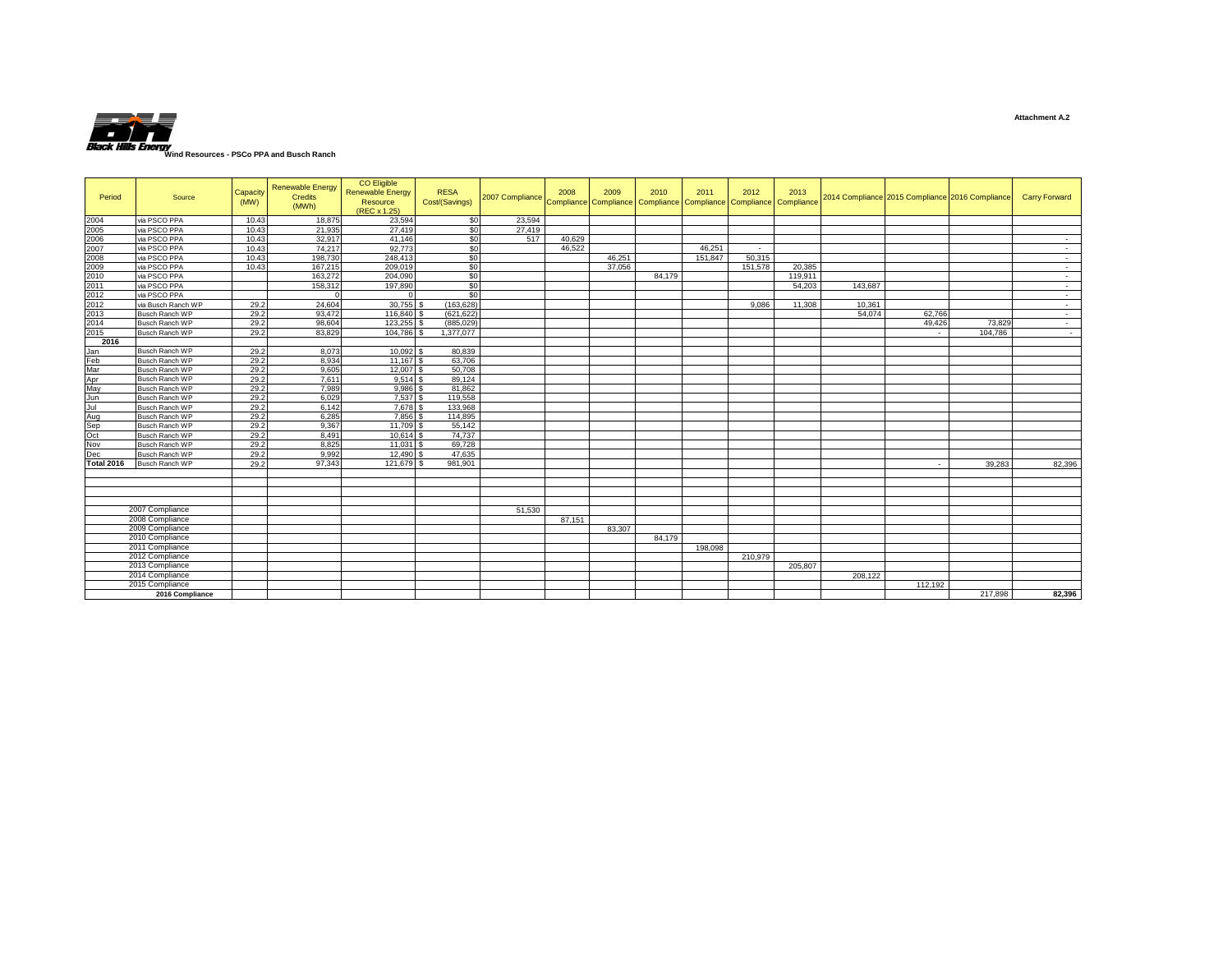

**Wind Resources - Peak View** 

| Period            | Source          | <b>Capacity</b><br>(MW) | <b>Renewable Energy</b><br><b>Credits</b><br>(MWh) | <b>RESA</b><br>Cost/(Savings) | 2016 Compliance | <b>Carry Forward</b>     |
|-------------------|-----------------|-------------------------|----------------------------------------------------|-------------------------------|-----------------|--------------------------|
| 2006              |                 |                         |                                                    |                               |                 | $\overline{\phantom{0}}$ |
| 2007              |                 |                         |                                                    |                               |                 | $\blacksquare$           |
| 2008              |                 |                         |                                                    |                               |                 | -                        |
| 2009              |                 |                         |                                                    |                               |                 | $\blacksquare$           |
| 2010              |                 |                         |                                                    |                               |                 | $\blacksquare$           |
| 2011              |                 |                         |                                                    |                               |                 | $\blacksquare$           |
| 2012              |                 |                         |                                                    |                               |                 | $\blacksquare$           |
| 2013              |                 |                         |                                                    |                               |                 | $\blacksquare$           |
| 2014              |                 |                         |                                                    |                               |                 | $\blacksquare$           |
| 2015              |                 |                         |                                                    |                               |                 | $\overline{\phantom{0}}$ |
| 2016              |                 |                         |                                                    |                               |                 |                          |
| Jan<br>Feb        | Peak View WP    |                         |                                                    |                               |                 |                          |
|                   | Peak View WP    |                         |                                                    |                               |                 |                          |
| Mar               | Peak View WP    |                         |                                                    |                               |                 |                          |
|                   | Peak View WP    |                         |                                                    |                               |                 |                          |
| Apr<br>May        | Peak View WP    |                         |                                                    |                               |                 |                          |
| Jun               | Peak View WP    |                         |                                                    |                               |                 |                          |
|                   | Peak View WP    |                         |                                                    |                               |                 |                          |
| Jul<br>Aug        | Peak View WP    |                         |                                                    |                               |                 |                          |
|                   | Peak View WP    |                         |                                                    |                               |                 |                          |
| Sep<br>Oct        | Peak View WP    |                         |                                                    |                               |                 |                          |
| Nov               | Peak View WP    | 60                      | $14,568$ \$                                        | 134,663                       |                 |                          |
| Dec               | Peak View WP    | 60                      | $18,816$ \$                                        | 378,268                       |                 |                          |
| <b>Total 2016</b> | Peak View WP    | 60                      | $33,384$ \$                                        | 512,931                       |                 | 33,384                   |
|                   |                 |                         |                                                    |                               |                 |                          |
|                   | 2016 Compliance |                         |                                                    |                               |                 | 33,384                   |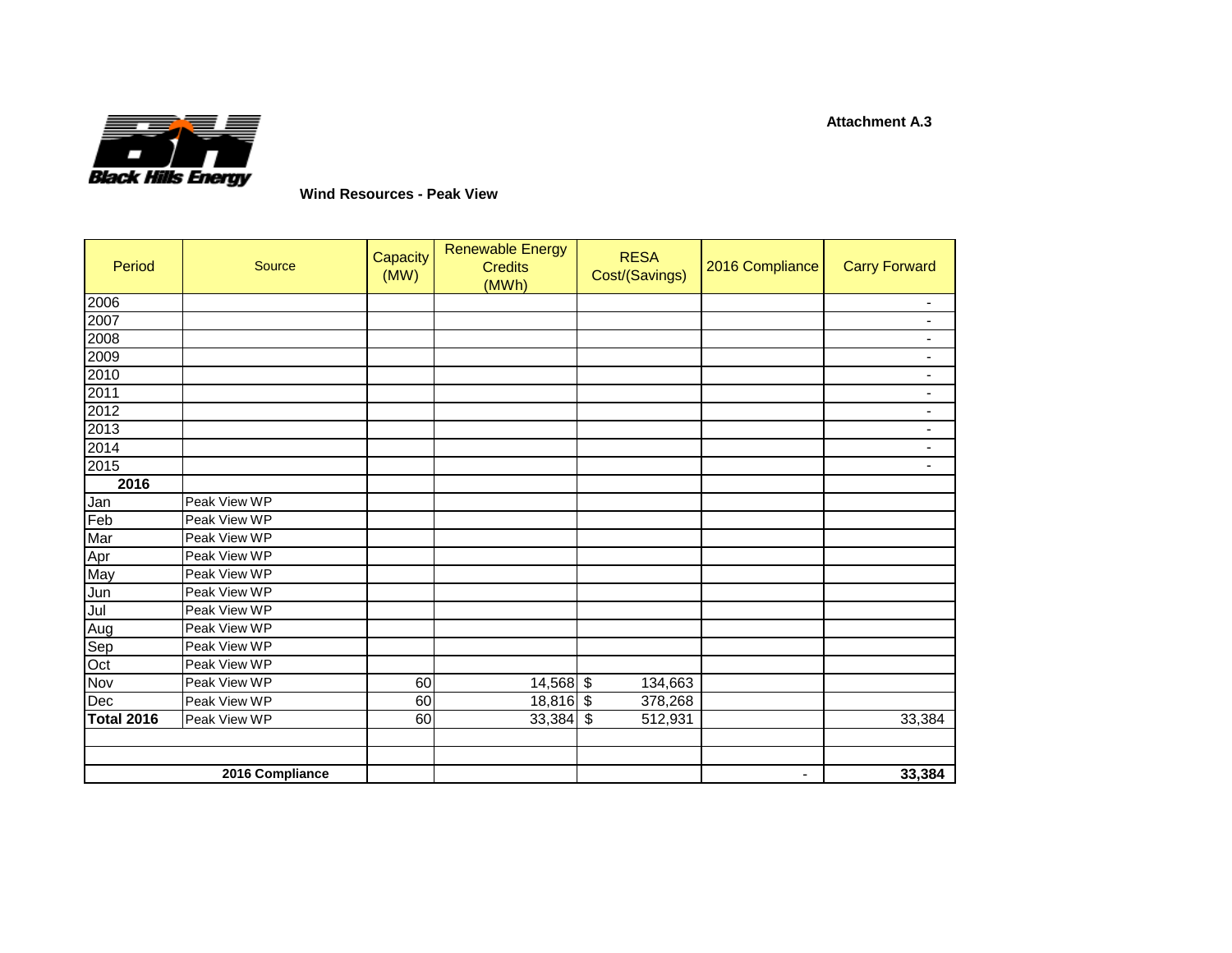

## **Customer Sited Solar**

|  | < 10 kW |  |
|--|---------|--|
|  |         |  |

|                                                              | Number of       | Number of    | Average Turnaround time for Average Turnaround |                                    | Installed         | CO Eligible    |                   | <b>Program Costs</b>  |                                 |       |                                          |                          |                    |                    |                    |                      |
|--------------------------------------------------------------|-----------------|--------------|------------------------------------------------|------------------------------------|-------------------|----------------|-------------------|-----------------------|---------------------------------|-------|------------------------------------------|--------------------------|--------------------|--------------------|--------------------|----------------------|
| Period                                                       | Applications    | Completed    | <b>Final Authorization</b><br>(Business days)  | time for interconnection<br>review | Capacity          | Number of RECs | Total             |                       | Rebates and REC 2010 Compliance | 2011  | 2012<br>Compliance Compliance Compliance | 2013                     | 2014<br>Compliance | 2015<br>Compliance | 2016<br>Compliance | <b>Carry Forward</b> |
|                                                              | Received        | Applications |                                                | (Business days)                    | <b>DC Watts</b>   | (MWh)          | Expenditures      | Payments <sup>1</sup> |                                 |       |                                          |                          |                    |                    |                    |                      |
|                                                              |                 |              |                                                |                                    | 52.731            | 16S            | 240,882           | 94.592                |                                 |       |                                          |                          |                    |                    |                    |                      |
|                                                              |                 |              |                                                |                                    | 154,968           | 223S           | 1,053,539         | 756,186               |                                 |       |                                          |                          |                    |                    |                    |                      |
|                                                              |                 |              |                                                |                                    | 254.329           | 629            | 1,469,787         | 1,189,828             |                                 |       |                                          |                          |                    |                    |                    |                      |
|                                                              |                 |              |                                                |                                    | 922,936           | 1661           | 4,265,881         | 4,061,049             |                                 |       |                                          |                          |                    |                    |                    |                      |
|                                                              |                 |              |                                                |                                    | 2,245,636         | 4,541          | 9,345,210         | 8,846,433             | 1,809                           | 2,732 |                                          |                          |                    |                    |                    |                      |
|                                                              |                 |              |                                                |                                    | 299.432           | 6,872          | 1.626.304         | 914,548               |                                 | 6.872 | $\sim$                                   |                          |                    |                    |                    | $\sim$               |
| 2006<br>2007<br>2008<br>2009<br>2010<br>2011<br>2012<br>2012 |                 |              |                                                |                                    | 220,440           | 7,268 \$       | 374,194           | 157,493               |                                 |       | $\sim$                                   | $\sim$                   | 7,268              |                    |                    | $\sim$               |
|                                                              |                 |              |                                                |                                    | 77,498            | 6,911 \$       | $357,857$ \$      | 115,830               |                                 |       |                                          | $\sim$                   | 2,245              | 4,666              |                    | $\sim$               |
| 2014<br>2015                                                 | 48              | 36           |                                                |                                    | 267.644           | $7,166$ \$     | 188,790 \$        | 4,683                 |                                 |       |                                          | $\overline{\phantom{a}}$ |                    | 1,526              | 462                | 5,178                |
|                                                              | 42              | 44           |                                                |                                    | 277.791           | 7,512          | 226,158           | 106,659               |                                 |       |                                          | $\sim$                   |                    |                    |                    | 7.512                |
| 2016                                                         |                 |              |                                                |                                    |                   |                |                   |                       |                                 |       |                                          |                          |                    |                    |                    |                      |
| Jan<br>Feb<br>Mar                                            |                 |              |                                                | 46                                 | 4,000             | 620 \$         | $109,505$ \$      | 92,902                |                                 |       |                                          |                          |                    |                    |                    |                      |
|                                                              |                 |              |                                                |                                    |                   | 636            | $1,556$ \$        | 358                   |                                 |       |                                          |                          |                    |                    |                    |                      |
|                                                              |                 |              |                                                | 28                                 | 29,974            | 693 \$         | 14,226            | 104                   |                                 |       |                                          |                          |                    |                    |                    |                      |
| Apr<br>May<br>Jun<br>Jul                                     | 18              |              |                                                | 63                                 | 42,267            | 698 \$         | 15,420            | 1,408                 |                                 |       |                                          |                          |                    |                    |                    |                      |
|                                                              |                 |              |                                                | 35                                 | 19,474            | 711S           | 17,774            | $\sim$                |                                 |       |                                          |                          |                    |                    |                    |                      |
|                                                              | 18              | 14           |                                                | 52                                 | 83,967            | 791 \$         | 12,222            | 414                   |                                 |       |                                          |                          |                    |                    |                    |                      |
|                                                              |                 |              |                                                | 46                                 | 15.664            | 719            | 19.259            | 1,784                 |                                 |       |                                          |                          |                    |                    |                    |                      |
|                                                              |                 |              |                                                | 53                                 | 18,760            | 752S           | 17,329            | $\sim$                |                                 |       |                                          |                          |                    |                    |                    |                      |
|                                                              | 23              |              |                                                | 34                                 | 38,040            | 743            | 18,534            | 298                   |                                 |       |                                          |                          |                    |                    |                    |                      |
| Aug<br>Sep<br>Oct<br>Nov                                     | 12              |              |                                                | 43                                 | 56.224            | 735            | 12,361            | - \$<br>$\sim$        |                                 |       |                                          |                          |                    |                    |                    |                      |
|                                                              | 35              | 10           |                                                | 24                                 | 100,654           | 723            | 19,593            | 365                   |                                 |       |                                          |                          |                    |                    |                    |                      |
| Dec<br><b>Total 2016</b>                                     | 13<br>156       | 77           |                                                | 38                                 | 84.061<br>493.085 | 706<br>8.527   | 10.317<br>268,097 | 270<br>- \$<br>97,902 |                                 |       |                                          |                          |                    |                    |                    | 8,527                |
|                                                              |                 |              |                                                |                                    |                   |                |                   |                       |                                 |       |                                          | $\sim$                   |                    |                    |                    |                      |
|                                                              |                 |              |                                                |                                    |                   |                |                   |                       |                                 |       |                                          |                          |                    |                    |                    |                      |
| 2010 Compliance                                              |                 |              |                                                |                                    |                   |                |                   |                       | 1.809                           |       |                                          |                          |                    |                    |                    |                      |
| 2011 Compliance                                              |                 |              |                                                |                                    |                   |                |                   |                       |                                 | 9,604 |                                          |                          |                    |                    |                    |                      |
| 2012 Compliance                                              |                 |              |                                                |                                    |                   |                |                   |                       |                                 |       | $\sim$                                   |                          |                    |                    |                    |                      |
| 2013 Compliance                                              |                 |              |                                                |                                    |                   |                |                   |                       |                                 |       |                                          | $\sim$                   |                    |                    |                    |                      |
| 2014 Compliance                                              |                 |              |                                                |                                    |                   |                |                   |                       |                                 |       |                                          |                          | 9,513              |                    |                    |                      |
| 2015 Compliance                                              |                 |              |                                                |                                    |                   |                |                   |                       |                                 |       |                                          |                          |                    | 6,192              |                    |                      |
|                                                              | 2016 Compliance |              |                                                |                                    |                   |                |                   |                       |                                 |       |                                          |                          |                    |                    | 462                |                      |
| <b>Carry forward</b>                                         |                 |              |                                                |                                    |                   |                |                   |                       |                                 |       |                                          |                          |                    |                    |                    | 21,217               |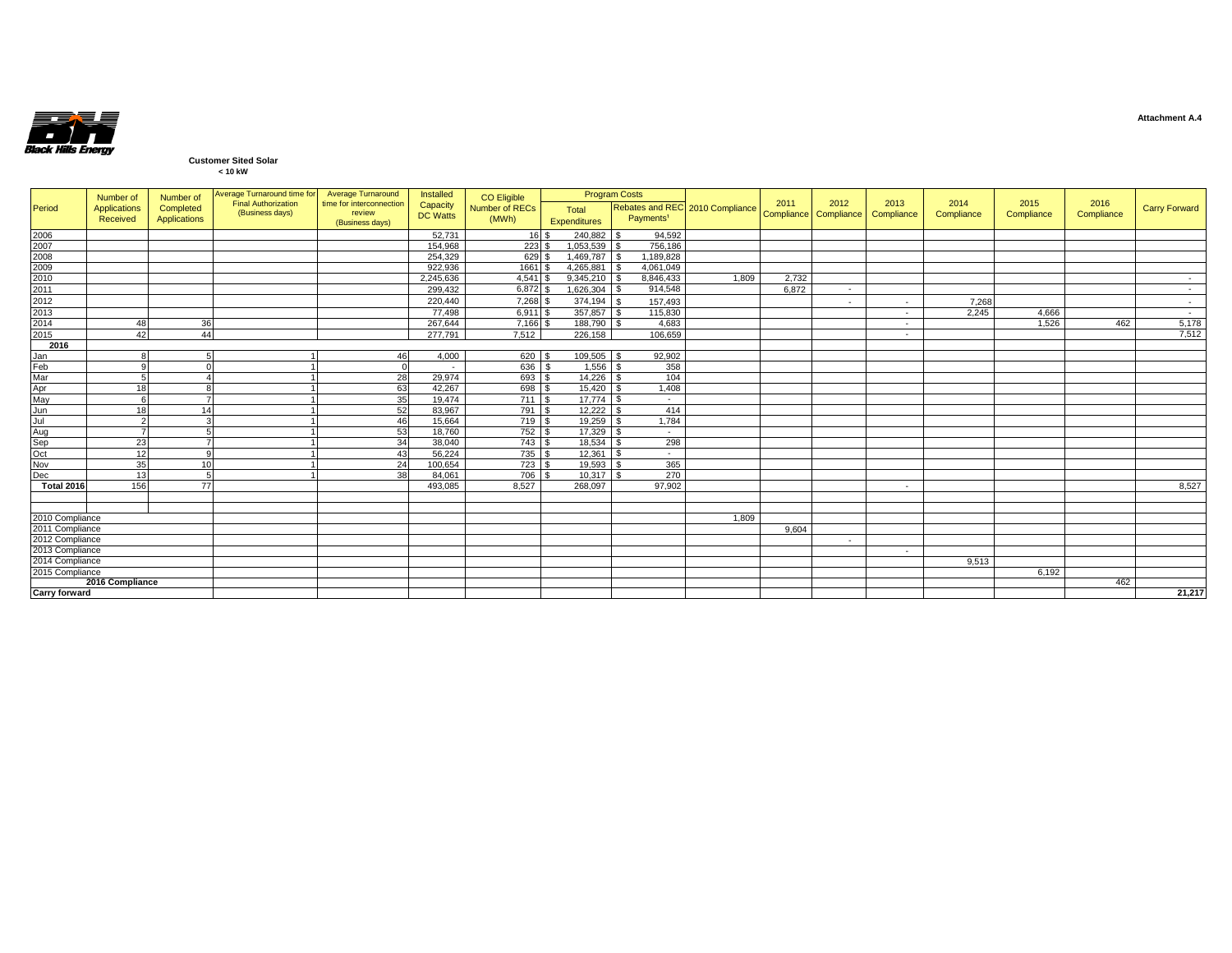

### **Customer Sited Solar > 10 kW**

|  | 210N |  |
|--|------|--|
|  |      |  |
|  |      |  |

| Period                                       | Number of<br><b>Applications</b><br>Received | Number of<br>Completed<br>Applications | Average Turnaround time<br>for Final Authorization<br>(Business days) | Average Turnaround<br>time for interconnection<br>review<br>(Business days) | Installed<br>Capacity<br><b>DC Watts</b> | CO Eligible<br>Number of RECs<br>(MWh) | <b>Total Rebates and</b><br><b>REC Payments<sup>1</sup></b> |       | 2009 Compliance 2010 Compliance | 2011<br>Compliance Compliance | 2012  | 2013<br>Compliance |       |        | 2014 Compliance 2015 Compliance 2016 Compliance | Carry Forward |
|----------------------------------------------|----------------------------------------------|----------------------------------------|-----------------------------------------------------------------------|-----------------------------------------------------------------------------|------------------------------------------|----------------------------------------|-------------------------------------------------------------|-------|---------------------------------|-------------------------------|-------|--------------------|-------|--------|-------------------------------------------------|---------------|
| 2006<br>2007<br>2008<br>2009                 |                                              |                                        |                                                                       |                                                                             | $\overline{\phantom{a}}$                 |                                        |                                                             |       |                                 |                               |       |                    |       |        |                                                 |               |
|                                              |                                              |                                        |                                                                       |                                                                             | 44.460                                   | 28 \$                                  | 177,840                                                     |       |                                 |                               |       |                    |       |        |                                                 |               |
|                                              |                                              |                                        |                                                                       |                                                                             | 1.185.240                                | 211                                    | 313,900                                                     |       |                                 |                               |       |                    |       |        |                                                 |               |
|                                              |                                              |                                        |                                                                       |                                                                             | 991,800                                  | 2,330                                  | 2.524.176                                                   | 1.874 |                                 | 456                           |       |                    |       |        |                                                 |               |
|                                              |                                              |                                        |                                                                       |                                                                             | 1,050,252                                | 4.966                                  | 1.656.664                                                   |       |                                 | 4.966                         |       |                    |       |        |                                                 |               |
| 2009<br>2010<br>2011<br>2012<br>2013<br>2014 |                                              |                                        |                                                                       |                                                                             | 1,681,260                                | 8.566                                  | 4,664,880                                                   |       |                                 | 3,232                         | 5334  |                    |       |        |                                                 |               |
|                                              |                                              |                                        |                                                                       |                                                                             | 445,180                                  | 9,515                                  | 984,719                                                     |       |                                 |                               |       | 7,593              | 1,922 |        |                                                 |               |
|                                              |                                              |                                        |                                                                       |                                                                             | 413,580                                  | 10.379                                 | 1.557.072                                                   |       |                                 |                               |       |                    |       | 10,379 |                                                 |               |
|                                              | 13                                           |                                        |                                                                       |                                                                             | 351,031                                  | 10,287                                 | 427,884                                                     |       |                                 |                               |       |                    |       |        | 10,287                                          |               |
|                                              |                                              |                                        |                                                                       |                                                                             | 93,049                                   | 10,491                                 | 1,402,565                                                   |       |                                 |                               |       |                    |       |        |                                                 | 10,491        |
| 2016                                         |                                              |                                        |                                                                       |                                                                             |                                          |                                        |                                                             |       |                                 |                               |       |                    |       |        |                                                 |               |
| Jan<br>Feb<br>Mar<br>Apr<br>May<br>Jun       |                                              |                                        |                                                                       |                                                                             | $\overline{\phantom{a}}$                 | 594 \$                                 | 1,024,785                                                   |       |                                 |                               |       |                    |       |        |                                                 |               |
|                                              |                                              |                                        |                                                                       |                                                                             | $\overline{\phantom{a}}$                 | 672 \$                                 | 25,992                                                      |       |                                 |                               |       |                    |       |        |                                                 |               |
|                                              |                                              |                                        |                                                                       | 28                                                                          | 21,909                                   | $926$ \$                               | 32,784                                                      |       |                                 |                               |       |                    |       |        |                                                 |               |
|                                              |                                              |                                        |                                                                       | 63                                                                          | 38,695                                   | 857 \$                                 | 77,194                                                      |       |                                 |                               |       |                    |       |        |                                                 |               |
|                                              |                                              |                                        |                                                                       | 35                                                                          | - 1                                      | 805                                    | 39,480                                                      |       |                                 |                               |       |                    |       |        |                                                 |               |
|                                              |                                              |                                        |                                                                       | 52                                                                          | 218,190                                  | 922                                    | 46,368                                                      |       |                                 |                               |       |                    |       |        |                                                 |               |
| Jul<br>Aug<br>Sep<br>Oct<br>Nov              |                                              |                                        |                                                                       | 46                                                                          | 11,440                                   | 731 \$                                 | 44,040                                                      |       |                                 |                               |       |                    |       |        |                                                 |               |
|                                              |                                              |                                        |                                                                       | 53                                                                          | 32,580                                   | 951S                                   | 73,367                                                      |       |                                 |                               |       |                    |       |        |                                                 |               |
|                                              |                                              |                                        |                                                                       | 34                                                                          | 10,080                                   | 841                                    | 34,008                                                      |       |                                 |                               |       |                    |       |        |                                                 |               |
|                                              |                                              |                                        |                                                                       | 43                                                                          | $\sim 10^{-1}$                           | 791                                    | 39,696                                                      |       |                                 |                               |       |                    |       |        |                                                 |               |
|                                              | 10                                           |                                        |                                                                       | 24                                                                          | 57,356                                   | 723                                    | 37,992                                                      |       |                                 |                               |       |                    |       |        |                                                 |               |
| Dec                                          |                                              |                                        |                                                                       | 38                                                                          | 49.447                                   | 615                                    | 31,320                                                      |       |                                 |                               |       |                    |       |        |                                                 |               |
| <b>Total 2016</b>                            | 38                                           | 10                                     |                                                                       |                                                                             | 439,697                                  | 9.429                                  | 1.507.026                                                   |       |                                 |                               |       |                    |       |        |                                                 | 9,429         |
|                                              |                                              |                                        |                                                                       |                                                                             |                                          |                                        |                                                             |       |                                 |                               |       |                    |       |        |                                                 |               |
|                                              |                                              |                                        |                                                                       |                                                                             |                                          |                                        |                                                             |       |                                 |                               |       |                    |       |        |                                                 |               |
|                                              |                                              |                                        |                                                                       |                                                                             |                                          |                                        |                                                             |       |                                 |                               |       |                    |       |        |                                                 |               |
|                                              |                                              |                                        |                                                                       |                                                                             |                                          |                                        |                                                             |       |                                 |                               |       |                    |       |        |                                                 |               |
| 2009 Compliance                              |                                              |                                        |                                                                       |                                                                             |                                          |                                        |                                                             | 1.874 |                                 |                               |       |                    |       |        |                                                 |               |
| 2010 Compliance                              |                                              |                                        |                                                                       |                                                                             |                                          |                                        |                                                             |       | $\sim$                          |                               |       |                    |       |        |                                                 |               |
| 2011 Compliance                              |                                              |                                        |                                                                       |                                                                             |                                          |                                        |                                                             |       |                                 | 8.654                         |       |                    |       |        |                                                 |               |
| 2012 Compliance                              |                                              |                                        |                                                                       |                                                                             |                                          |                                        |                                                             |       |                                 |                               | 5,334 |                    |       |        |                                                 |               |
| 2013 Compliance                              |                                              |                                        |                                                                       |                                                                             |                                          |                                        |                                                             |       |                                 |                               |       | 7,593              |       |        |                                                 |               |
| 2014 Compliance                              |                                              |                                        |                                                                       |                                                                             |                                          |                                        |                                                             |       |                                 |                               |       |                    | 1,922 |        |                                                 |               |
| 2015 Compliance                              |                                              |                                        |                                                                       |                                                                             |                                          |                                        |                                                             |       |                                 |                               |       |                    |       | 10.379 |                                                 |               |
|                                              | 2016 Compliance                              |                                        |                                                                       |                                                                             |                                          |                                        |                                                             |       |                                 |                               |       |                    |       |        | 10.287                                          |               |
| <b>Carry forward</b>                         |                                              |                                        |                                                                       |                                                                             |                                          |                                        |                                                             |       |                                 |                               |       |                    |       |        |                                                 | 19,920        |

**Attachment A.5**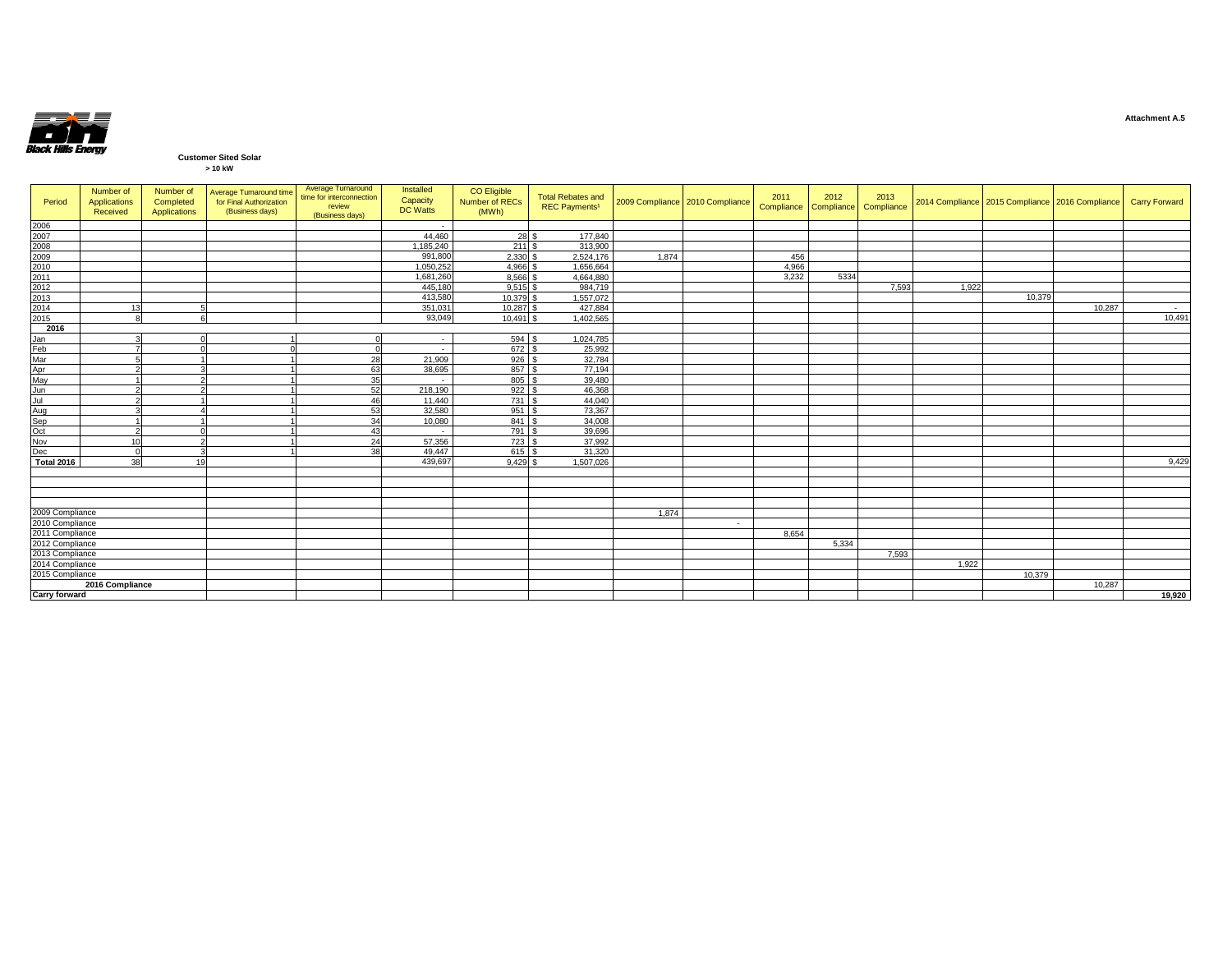

## **Community Solar Gardens**

| Period            | <b>Installed</b><br>Capacity<br><b>DC Watts</b> | <b>CO Eligible</b><br>Number of<br><b>RECs</b><br>(MWh) | <b>CSG Bill Credits and REC</b><br><b>Payments</b>  | 2015 Compliance          | 2016 Compliance          | <b>Carry Forward</b>     |
|-------------------|-------------------------------------------------|---------------------------------------------------------|-----------------------------------------------------|--------------------------|--------------------------|--------------------------|
| 2006              | $\blacksquare$                                  |                                                         | \$<br>$\overline{\phantom{a}}$                      | $\blacksquare$           |                          |                          |
| 2007              |                                                 |                                                         | $\overline{\$}$<br>$\blacksquare$                   |                          |                          |                          |
| 2007              | $\sim$                                          |                                                         | $\overline{\$}$<br>$\overline{\phantom{a}}$         | $\sim$                   |                          | $\overline{\phantom{a}}$ |
| 2008              |                                                 |                                                         | $\overline{\$}$<br>$\overline{\phantom{a}}$         |                          |                          |                          |
| 2008              | $\overline{\phantom{a}}$                        |                                                         | \$<br>$\overline{\phantom{a}}$                      | $\blacksquare$           |                          | $\overline{\phantom{a}}$ |
| 2009              | $\overline{\phantom{a}}$                        |                                                         | $\overline{\$}$<br>$\blacksquare$                   | $\blacksquare$           |                          | $\overline{\phantom{a}}$ |
| 2010              | $\overline{\phantom{a}}$                        |                                                         | $\overline{\$}$<br>$\overline{\phantom{a}}$         | $\blacksquare$           |                          | $\overline{\phantom{a}}$ |
| 2011              | $\blacksquare$                                  |                                                         | $\overline{\mathbf{e}}$<br>$\overline{\phantom{a}}$ | $\overline{\phantom{a}}$ |                          | $\overline{\phantom{a}}$ |
| 2012              | $\blacksquare$                                  |                                                         | $\overline{\mathcal{G}}$<br>$\blacksquare$          | $\blacksquare$           |                          | $\overline{\phantom{a}}$ |
| 2013              | $\overline{\phantom{a}}$                        |                                                         | $\overline{\$}$<br>$\blacksquare$                   | $\blacksquare$           |                          | $\overline{\phantom{a}}$ |
| 2014              | $\overline{\phantom{a}}$                        |                                                         | \$<br>$\blacksquare$                                | $\blacksquare$           |                          | $\sim$                   |
| 2015              | 120,000                                         | 39                                                      | $\overline{\mathcal{S}}$<br>674                     |                          |                          | 39                       |
| 2016              |                                                 |                                                         |                                                     |                          |                          |                          |
| Jan               | $\blacksquare$                                  | $15 \overline{\smash{)}\,}$                             | 1,109                                               | $\overline{\phantom{a}}$ |                          | $\overline{\phantom{a}}$ |
| Feb               | $\overline{\phantom{a}}$                        | 17                                                      | $\overline{\mathcal{S}}$<br>1,237                   | $\blacksquare$           |                          | $\overline{\phantom{a}}$ |
| Mar               | $\overline{\phantom{a}}$                        | 19                                                      | $\overline{\mathcal{S}}$<br>1,408                   | $\blacksquare$           |                          | $\overline{\phantom{a}}$ |
| Apr               | $\overline{\phantom{0}}$                        | $\overline{19}$                                         | $\overline{\mathcal{L}}$<br>1,639                   | $\blacksquare$           |                          | $\blacksquare$           |
| May               | $\overline{\phantom{0}}$                        | 21                                                      | $\sqrt[6]{\frac{2}{5}}$<br>1,887                    | $\blacksquare$           |                          | $\overline{\phantom{a}}$ |
| Jun               | $\overline{\phantom{a}}$                        | $\overline{19}$                                         | $\overline{\mathbf{3}}$<br>1,848                    | $\blacksquare$           |                          | $\overline{\phantom{a}}$ |
| Jul               | $\overline{\phantom{a}}$                        | 23                                                      | \$<br>2,299                                         | $\blacksquare$           |                          | $\blacksquare$           |
| Aug               | $\blacksquare$                                  | $\overline{21}$                                         | $\overline{\$}$<br>2,104                            | $\overline{\phantom{a}}$ |                          | $\overline{\phantom{a}}$ |
| Sep               | $\overline{\phantom{0}}$                        | 21                                                      | $\overline{\$}$<br>2,198                            | ٠                        |                          | $\overline{\phantom{a}}$ |
| $\overline{Oct}$  |                                                 | 18                                                      | $\sqrt{3}$<br>1,954                                 | $\blacksquare$           |                          | $\sim$                   |
| Nov               | $\blacksquare$                                  | 16                                                      | $\overline{\mathcal{S}}$<br>1,740                   | $\blacksquare$           |                          | $\blacksquare$           |
| Dec               |                                                 | 14                                                      | $\overline{\mathcal{S}}$<br>1,527                   |                          |                          |                          |
| <b>Total 2016</b> | $\blacksquare$                                  | 224                                                     | $\sqrt{3}$<br>20,950                                |                          |                          | 224                      |
|                   |                                                 |                                                         |                                                     |                          |                          |                          |
|                   |                                                 |                                                         |                                                     |                          |                          |                          |
| 2015 Compliance   |                                                 |                                                         |                                                     | $\overline{\phantom{a}}$ | $\overline{\phantom{a}}$ |                          |
| 2016 Compliance   |                                                 |                                                         |                                                     |                          | $\blacksquare$           | 262                      |
|                   |                                                 |                                                         |                                                     |                          |                          |                          |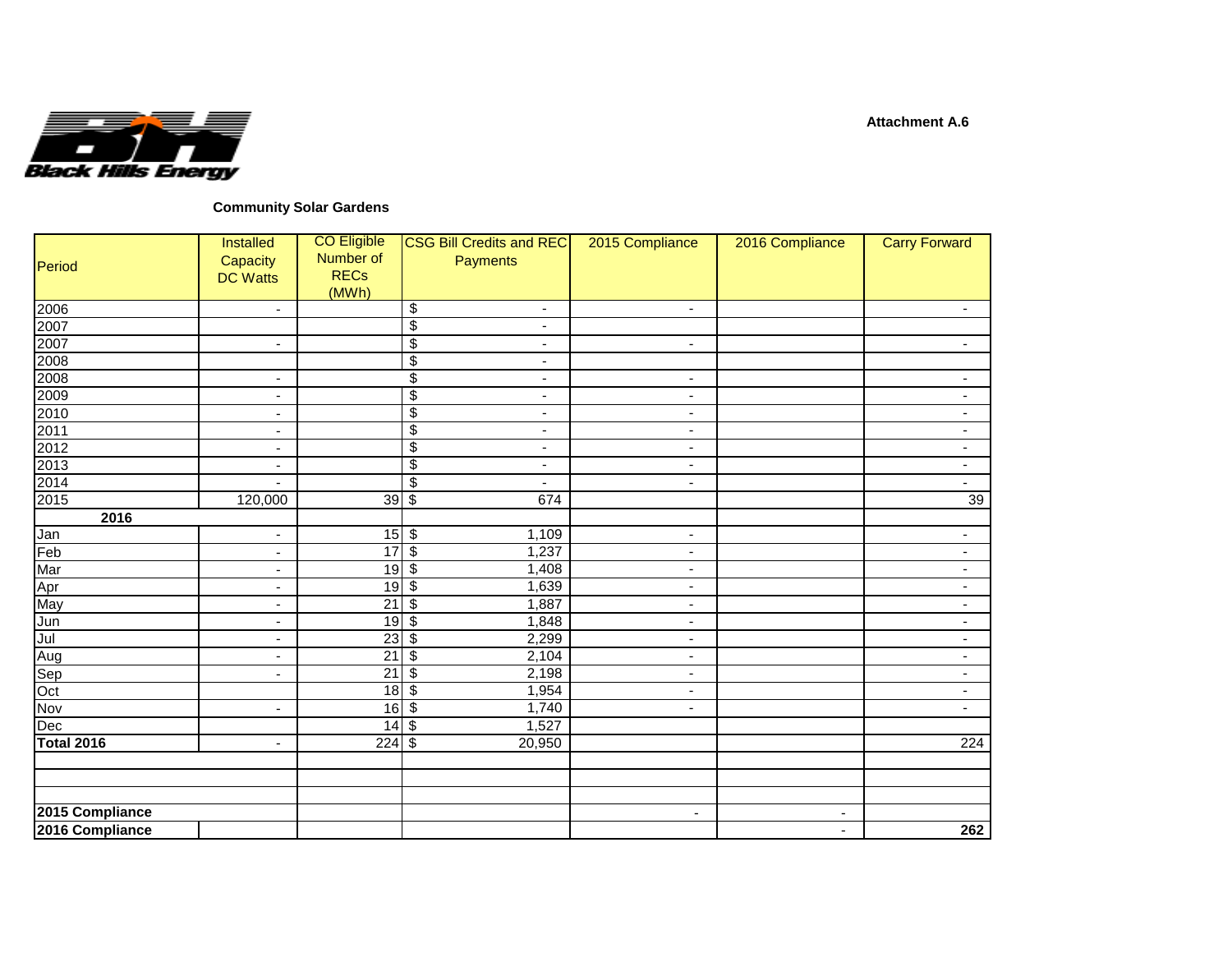

## **Non-solar Retail DG**

| Period            | Installed<br>Capacity<br><b>DC Watts</b> | <b>Number of RECs</b><br>(MWh) | Total REC Payments   2010 Compliance   2011 Compliance |             |                | 2012<br>Compliance | 2013<br>Compliance       | 2014   | 2015<br>Compliance Compliance | 2016<br>Compliance | <b>Carry Forward</b> |
|-------------------|------------------------------------------|--------------------------------|--------------------------------------------------------|-------------|----------------|--------------------|--------------------------|--------|-------------------------------|--------------------|----------------------|
| 2006<br>2007      | $\overline{\phantom{a}}$                 |                                |                                                        |             |                |                    |                          |        |                               |                    |                      |
|                   | ٠                                        |                                | 0 <sup>5</sup><br>$\blacksquare$                       |             |                |                    |                          |        |                               |                    |                      |
| 2008<br>2009      | $\sim$                                   |                                | 0 <sup>5</sup><br>$\sim$                               |             |                |                    |                          |        |                               |                    |                      |
|                   | ٠                                        |                                | 0S<br>$\blacksquare$                                   |             |                |                    |                          |        |                               |                    |                      |
| 2010              | 1,800,000                                | 1,326 \$                       | 92,812                                                 |             |                | 1,326              |                          |        |                               |                    | $\sim$               |
| 2011              | ٠                                        | 2,976 \$                       | 208,293                                                |             |                | 2,426              | 550                      |        |                               |                    | $\sim$               |
| 2012              | ٠                                        | $3,165$ \$                     | 223,679                                                |             |                | $\sim$             | 3,165                    |        |                               |                    | $\sim$               |
| 2013              | $\sim$                                   | 2,681                          | \$<br>190,388                                          |             |                |                    | $\sim$                   | $\sim$ |                               | 2,681              | $\sim$               |
| 2014              | $\sim$                                   | $3,402$ \$                     | 242,926                                                |             |                |                    | $\overline{\phantom{a}}$ | $\sim$ |                               | 3,402              | $\sim$               |
| 2015              | ٠                                        | $2,751$ \$                     | 198,275                                                |             |                |                    | $\blacksquare$           | $\sim$ |                               |                    | 2,751                |
| 2016              |                                          |                                |                                                        |             |                |                    |                          |        |                               |                    |                      |
| Jan<br>Feb<br>Mar |                                          | 191                            | 13,735<br>\$                                           |             |                |                    |                          |        |                               |                    |                      |
|                   |                                          | 340                            | \$<br>24,540                                           |             |                |                    |                          |        |                               |                    |                      |
|                   |                                          | 343                            | 24,723<br>\$                                           |             |                |                    |                          |        |                               |                    |                      |
| Apr<br>May        |                                          | 391                            | \$<br>28,203                                           |             |                |                    |                          |        |                               |                    |                      |
|                   |                                          | 255                            | \$<br>18,405                                           |             |                |                    |                          |        |                               |                    |                      |
| Jun<br>Jul        |                                          | 312                            | \$<br>22,525                                           |             |                |                    |                          |        |                               |                    |                      |
|                   |                                          | 255                            | \$<br>18,405                                           |             |                |                    |                          |        |                               |                    |                      |
|                   |                                          | 267                            | \$<br>19,229                                           |             |                |                    |                          |        |                               |                    |                      |
| Aug<br>Sep<br>Oct |                                          | 265                            | \$<br>19,138                                           |             |                |                    |                          |        |                               |                    |                      |
|                   |                                          | 292                            | \$<br>21,060                                           |             |                |                    |                          |        |                               |                    |                      |
| Nov               |                                          | 204                            | \$<br>14,742                                           |             |                |                    |                          |        |                               |                    |                      |
| Dec               |                                          | 262                            | \$<br>18,863                                           |             |                |                    |                          |        |                               |                    |                      |
| <b>Total 2016</b> |                                          | 3,378 \$                       | 243,568                                                |             |                |                    | $\sim$                   | $\sim$ | $\sim$                        | $\sim$             | 3,378                |
|                   |                                          |                                |                                                        |             |                |                    |                          |        |                               |                    |                      |
|                   |                                          |                                |                                                        |             |                |                    |                          |        |                               |                    |                      |
| 2010 Compliance   |                                          |                                |                                                        | $\mathbf 0$ |                |                    |                          |        |                               |                    |                      |
| 2011 Compliance   |                                          |                                |                                                        |             | $\overline{0}$ |                    |                          |        |                               |                    |                      |
| 2012 Compliance   |                                          |                                |                                                        |             |                | 3,752              |                          |        |                               |                    |                      |
| 2013 Compliance   |                                          |                                |                                                        |             |                |                    | 3,715                    |        |                               |                    |                      |
| 2014 Compliance   |                                          |                                |                                                        |             |                |                    |                          | $\sim$ |                               |                    |                      |
| 2015 Compliance   |                                          |                                |                                                        |             |                |                    |                          | $\sim$ | ۰.                            |                    |                      |
| 2016 Compliance   |                                          |                                |                                                        |             |                |                    |                          | $\sim$ | $\sim$                        | 6,083              | 6,129                |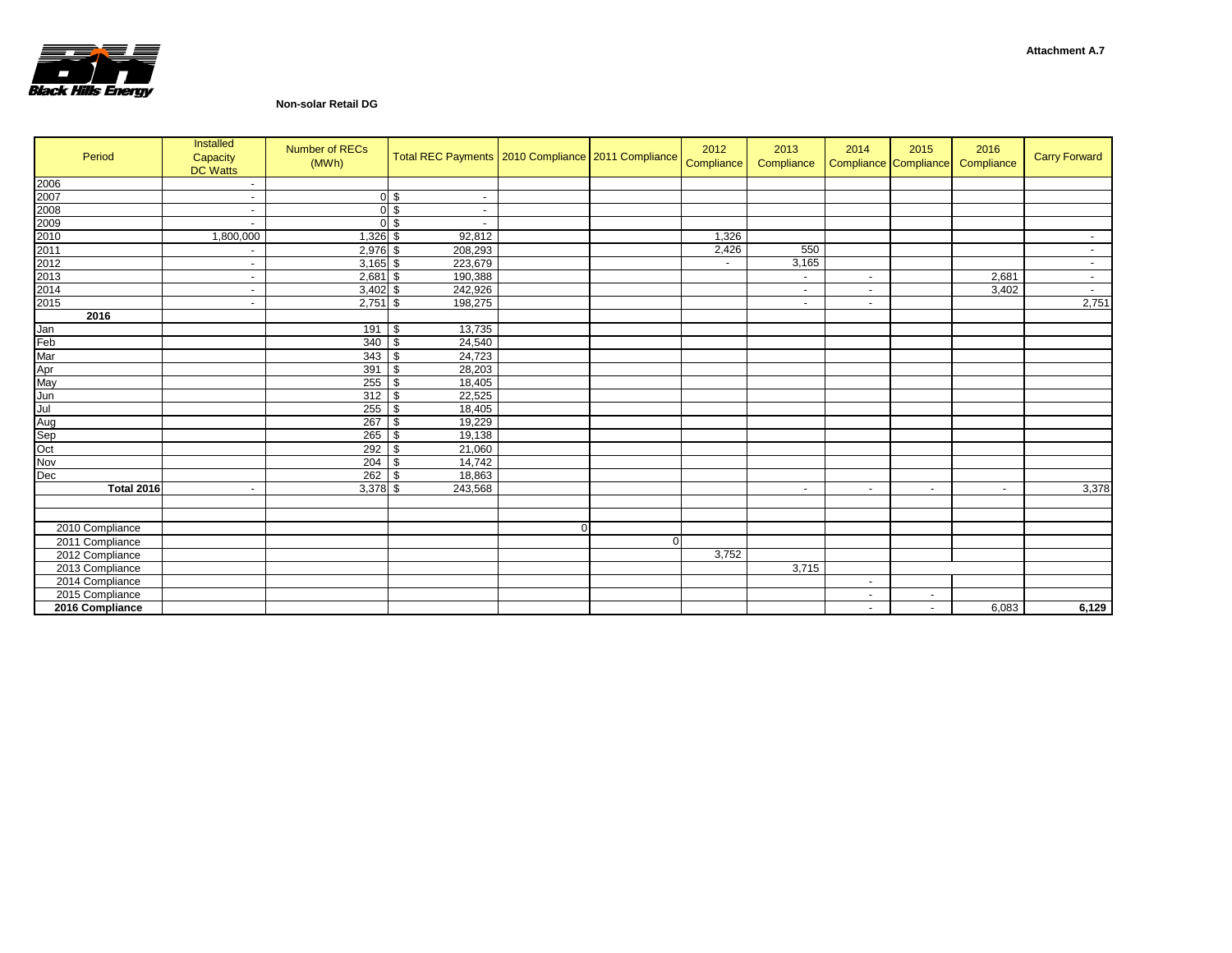

## **Misc. REC Purchases/Sales**

| Period                                                                               | Number of<br><b>RECs</b><br>(MWh) | <b>Total REC Payments</b> | 2007<br>Compliance | 2008<br>Compliance | 2009<br>Compliance | 2010  | 2011  | 2012<br>Compliance Compliance Compliance | 2013<br>Compliance       | 2014<br>Compliance       | 2015<br>Compliance | 2016<br>Compliance | <b>Carry Forward</b>     |
|--------------------------------------------------------------------------------------|-----------------------------------|---------------------------|--------------------|--------------------|--------------------|-------|-------|------------------------------------------|--------------------------|--------------------------|--------------------|--------------------|--------------------------|
| 2006                                                                                 |                                   |                           |                    |                    |                    |       |       |                                          |                          |                          |                    |                    |                          |
|                                                                                      |                                   |                           |                    |                    |                    |       |       |                                          |                          |                          |                    |                    |                          |
|                                                                                      | $1,500$ \$                        | 35,250                    | 1,109              | 391                |                    |       |       |                                          |                          |                          |                    |                    | $\sim$                   |
|                                                                                      | $1,500$ \$                        | 35,250                    |                    | 1,433              | 67                 |       |       |                                          |                          |                          |                    |                    |                          |
|                                                                                      | $2,000$ \$                        | 30,000                    |                    |                    | 1,679              | 321   |       |                                          |                          |                          |                    |                    | $\sim$                   |
| 2007<br>2008<br>2008<br>2009<br>2010<br>2011<br>2012<br>2013<br>2014<br>2015<br>2016 | $2,000$ \$                        | 31,920                    |                    |                    |                    | 1,489 | 511   |                                          |                          |                          |                    |                    | $\sim$                   |
|                                                                                      | $2,000$ \$                        | 37,500                    |                    |                    |                    |       | 2,000 |                                          |                          |                          |                    |                    | $\overline{\phantom{a}}$ |
|                                                                                      | $-2,000$ \$                       | (7,000)                   |                    |                    |                    |       |       | (2,000)                                  |                          |                          |                    |                    | $\sim$                   |
|                                                                                      | 0 <sup>5</sup>                    | $\overline{\phantom{a}}$  |                    |                    |                    |       |       |                                          | $\overline{\phantom{a}}$ | $\overline{\phantom{a}}$ |                    |                    | $\sim$                   |
|                                                                                      | 0 <sup>5</sup>                    | $\overline{\phantom{a}}$  |                    |                    |                    |       |       |                                          |                          |                          |                    |                    | $\sim$                   |
|                                                                                      | 250,000 \$                        | 115,000                   |                    |                    |                    |       |       |                                          |                          |                          | 250,000            |                    | $\sim$                   |
|                                                                                      | 150,000 \$                        | 76,500                    |                    |                    |                    |       |       |                                          |                          |                          |                    | 150,000            | $\sim$                   |
|                                                                                      |                                   |                           |                    |                    |                    |       |       |                                          |                          |                          |                    |                    |                          |
| 2007 Compliance                                                                      |                                   |                           | 1,109              |                    |                    |       |       |                                          |                          |                          |                    |                    |                          |
| 2008 Compliance                                                                      |                                   |                           |                    | 1,824              |                    |       |       |                                          |                          |                          |                    |                    | $\sim$                   |
| 2009 Compliance                                                                      |                                   |                           |                    |                    | 1,746              |       |       |                                          |                          |                          |                    |                    |                          |
| 2010 Compliance                                                                      |                                   |                           |                    |                    |                    | 1,810 |       |                                          |                          |                          |                    |                    | $\sim$                   |
| 2011 Compliance                                                                      |                                   |                           |                    |                    |                    |       | 2,511 |                                          |                          |                          |                    |                    |                          |
| 2012 Compliance                                                                      |                                   |                           |                    |                    |                    |       |       | (2,000)                                  |                          |                          |                    |                    | $\sim$                   |
| 2013 Compliance                                                                      |                                   |                           |                    |                    |                    |       |       |                                          | $\overline{\phantom{a}}$ | $\overline{\phantom{a}}$ |                    |                    |                          |
| 2014 Compliance                                                                      |                                   |                           |                    |                    |                    |       |       |                                          | $\overline{\phantom{a}}$ | $\sim$                   |                    |                    | $\sim$                   |
| 2015 Compliance                                                                      |                                   |                           |                    |                    |                    |       |       |                                          |                          |                          | 250,000            |                    |                          |
| 2016 Compliance                                                                      |                                   |                           |                    |                    |                    |       |       |                                          |                          |                          |                    | 150,000            |                          |

**Attachment A.8**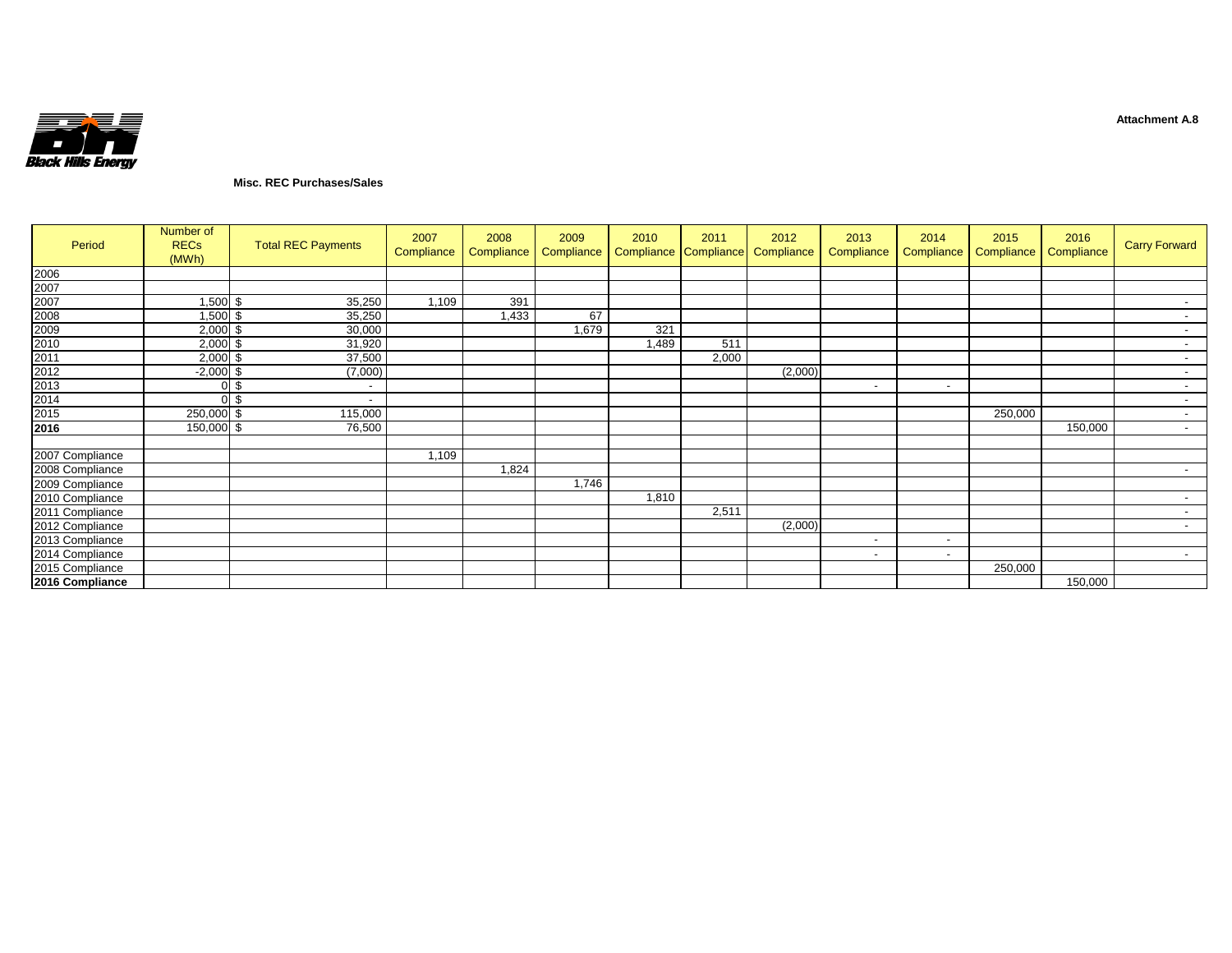

## **Biomass Resources**

| Period            | Source             | Capacity<br>(MW) | <b>Estimated Annual</b><br><b>Electric Generation</b><br>(MWh) | <b>Renewable Energy</b><br><b>Credits</b><br>(MWh) | <b>CO Eligible</b><br><b>Renewable Energy</b><br><b>Resource</b><br>(REC x 1.25) | Cost       | 2016 Compliance |
|-------------------|--------------------|------------------|----------------------------------------------------------------|----------------------------------------------------|----------------------------------------------------------------------------------|------------|-----------------|
| 2006<br>2007      | W.N. Clark Station | 42.5             | 100                                                            | 197                                                | 246                                                                              | \$0        |                 |
|                   | W.N. Clark Station | 42.5             | 100                                                            | 687                                                | 859                                                                              | $\sqrt{6}$ |                 |
| 2008              | W.N. Clark Station | 42.5             | 100                                                            | 731                                                | 914                                                                              | \$0        |                 |
| 2009              | W.N. Clark Station | 42.5             | 100                                                            | 421                                                | 527                                                                              | \$0        |                 |
| 2010              | W.N. Clark Station | 42.5             | 100                                                            | 2,023                                              | 2,528                                                                            | $\sqrt{6}$ |                 |
| 2011<br>2012      | W.N. Clark Station | 42.5             | 100                                                            | 169                                                | 212                                                                              | $\sqrt{6}$ |                 |
|                   | W.N. Clark Station | 42.5             | 100                                                            | $\Omega$                                           |                                                                                  | $\sqrt{6}$ |                 |
| 2013<br>2014      | W.N. Clark Station | $\overline{0}$   | 0                                                              | $\Omega$                                           |                                                                                  | \$0        |                 |
|                   | W.N. Clark Station | $\Omega$         | $\Omega$                                                       | $\Omega$                                           |                                                                                  | $\sqrt{6}$ |                 |
| 2015              | W.N. Clark Station |                  |                                                                | 0.00                                               | 0.00                                                                             | \$0        |                 |
| 2016              |                    |                  |                                                                |                                                    |                                                                                  |            |                 |
| Jan               | W.N. Clark Station | $\overline{0}$   | $\mathbf 0$                                                    | 0.00                                               | 0.00                                                                             | $\sqrt{6}$ |                 |
| Feb               | W.N. Clark Station | $\overline{0}$   | $\Omega$                                                       | 0.00                                               | 0.00                                                                             | \$0        |                 |
| Mar<br>Apr<br>May | W.N. Clark Station | $\overline{0}$   | 0                                                              | 0.00                                               | 0.00                                                                             | \$0        |                 |
|                   | W.N. Clark Station | $\overline{0}$   | 0                                                              | 0.00                                               | 0.00                                                                             | $\sqrt{6}$ |                 |
|                   | W.N. Clark Station | $\overline{0}$   | $\mathbf 0$                                                    | 0.00                                               | 0.00                                                                             | $\sqrt{6}$ |                 |
| Jun               | W.N. Clark Station | $\overline{0}$   | $\mathbf 0$                                                    | 0.00                                               | 0.00                                                                             | \$0        |                 |
|                   | W.N. Clark Station | $\overline{0}$   | $\mathbf 0$                                                    | 0.00                                               | 0.00                                                                             | \$0        |                 |
| Jul<br>Aug        | W.N. Clark Station | $\overline{0}$   | $\mathbf 0$                                                    | 0.00                                               | 0.00                                                                             | \$0        |                 |
| Sep<br>Oct        | W.N. Clark Station | $\overline{0}$   | $\Omega$                                                       | 0.00                                               | 0.00                                                                             | $\sqrt{6}$ |                 |
|                   | W.N. Clark Station | $\overline{0}$   | $\Omega$                                                       | 0.00                                               | 0.00                                                                             | \$0        |                 |
| Nov               | W.N. Clark Station | $\overline{0}$   | $\Omega$                                                       | 0.00                                               | 0.00                                                                             | $\sqrt{6}$ |                 |
| Dec               | W.N. Clark Station | $\overline{0}$   | $\Omega$                                                       | 0.00                                               | 0.00                                                                             | $\sqrt{6}$ |                 |
| <b>Total 2016</b> |                    |                  |                                                                | 0.00                                               | 0.00                                                                             | \$0        |                 |
| 2016 Compliance   |                    |                  |                                                                |                                                    |                                                                                  |            | 0               |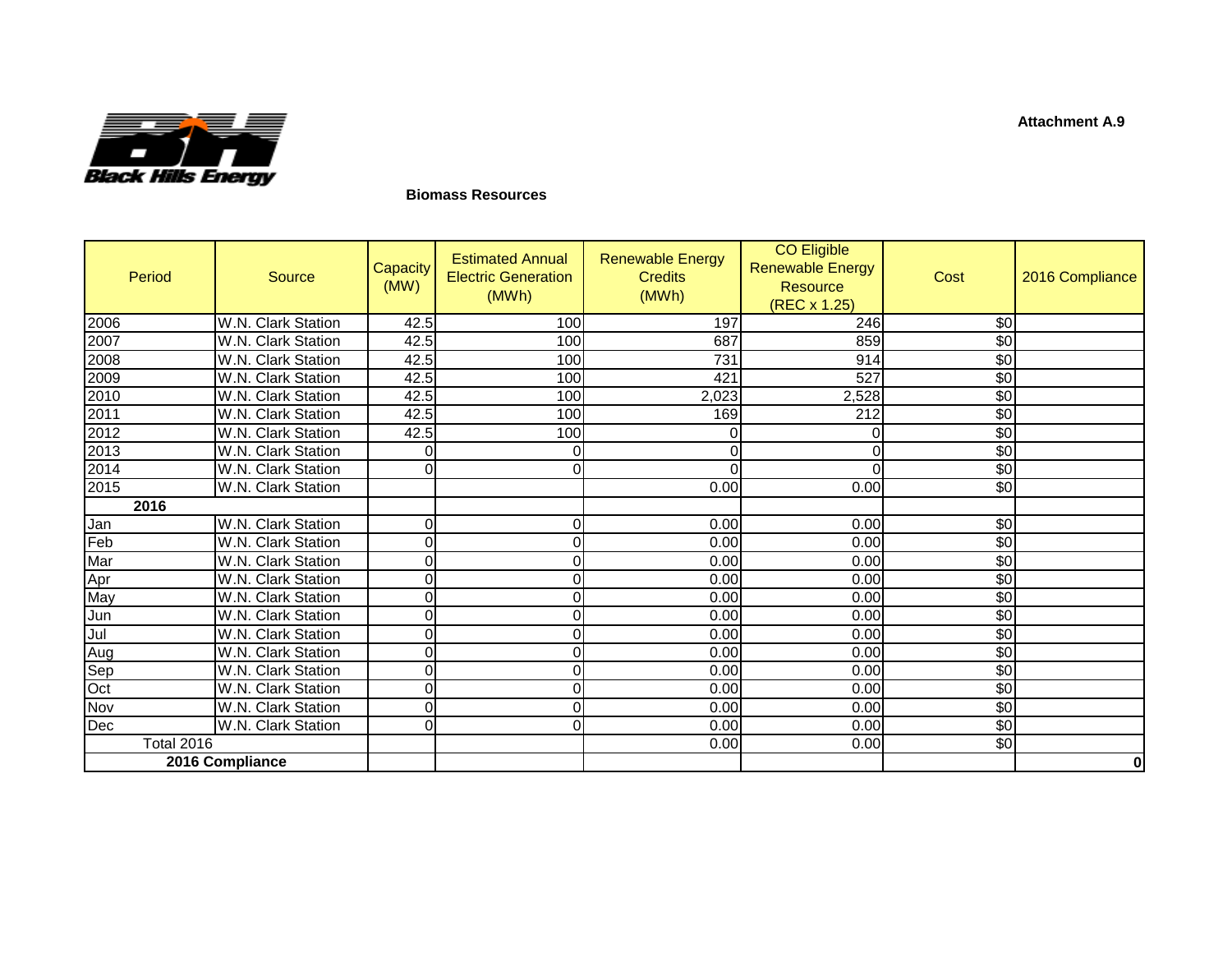

## **Biodiesel Resources**

| Period            | Source                | Capacity<br>(MW) | <b>Estimated Annual</b><br><b>Electric Generation</b><br>(MWh) | <b>Renewable Energy</b><br><b>Credits</b><br>(MWh) | <b>CO Eligible</b><br><b>Renewable Energy</b><br><b>Resource</b><br>(REC x 1.25) | Cost | 2016 Compliance |
|-------------------|-----------------------|------------------|----------------------------------------------------------------|----------------------------------------------------|----------------------------------------------------------------------------------|------|-----------------|
| 2007              | Pueblo Station        |                  |                                                                | 171                                                | 214                                                                              | \$0  |                 |
| 2008              | Pueblo Station        |                  |                                                                | 57                                                 | 71                                                                               | \$0  |                 |
| 2009              | <b>Pueblo Station</b> |                  |                                                                | 26                                                 | 33                                                                               | \$0  |                 |
| 2010              | Pueblo Station        |                  |                                                                | 23                                                 | 29                                                                               | \$0  |                 |
| 2011              | Pueblo Station        |                  |                                                                | 13                                                 | 16                                                                               | \$0  |                 |
| 2012              | Pueblo Station        |                  |                                                                | 0                                                  | 0                                                                                | \$0  |                 |
| 2013              | Pueblo Station        |                  |                                                                | ი                                                  | 0                                                                                | \$0  |                 |
| 2014              | Pueblo Station        |                  |                                                                |                                                    |                                                                                  | \$0  |                 |
| 2015              | Pueblo Station        |                  |                                                                | 0.00                                               | 0.00                                                                             | \$0  |                 |
| 2016              |                       |                  |                                                                |                                                    |                                                                                  |      |                 |
| Jan               | Pueblo Station        | 10               | 0                                                              | 0.00                                               | 0.00                                                                             | \$0  |                 |
| Feb               | Pueblo Station        | 10               | 0                                                              | 0.00                                               | 0.00                                                                             | \$0  |                 |
| Mar               | Pueblo Station        | 10               | 0                                                              | 0.00                                               | 0.00                                                                             | \$0  |                 |
| Apr               | Pueblo Station        | 10               | 0                                                              | 0.00                                               | 0.00                                                                             | \$0  |                 |
| May               | Pueblo Station        | 10               | 0                                                              | 0.00                                               | 0.00                                                                             | \$0  |                 |
| Jun               | Pueblo Station        | 10               | 0                                                              | 0.00                                               | 0.00                                                                             | \$0  |                 |
| Jul               | Pueblo Station        | 10               | 0                                                              | 0.00                                               | 0.00                                                                             | \$0  |                 |
| Aug               | Pueblo Station        | 10               | 0                                                              | 0.00                                               | 0.00                                                                             | \$0  |                 |
| Sep               | Pueblo Station        | 10               | 0                                                              | 0.00                                               | 0.00                                                                             | \$0  |                 |
| Oct               | Pueblo Station        | 10               | 0                                                              | 0.00                                               | 0.00                                                                             | \$0  |                 |
| Nov               | Pueblo Station        | 10               | 0                                                              | 0.00                                               | 0.00                                                                             | \$0  |                 |
| Dec               | Pueblo Station        | 10               | 0                                                              | 0.00                                               | 0.00                                                                             | \$0  |                 |
| <b>Total 2016</b> |                       |                  |                                                                | 0.00                                               | 0.00                                                                             | \$0  |                 |
|                   | 2016 Compliance       |                  |                                                                |                                                    |                                                                                  |      | $\bf{0}$        |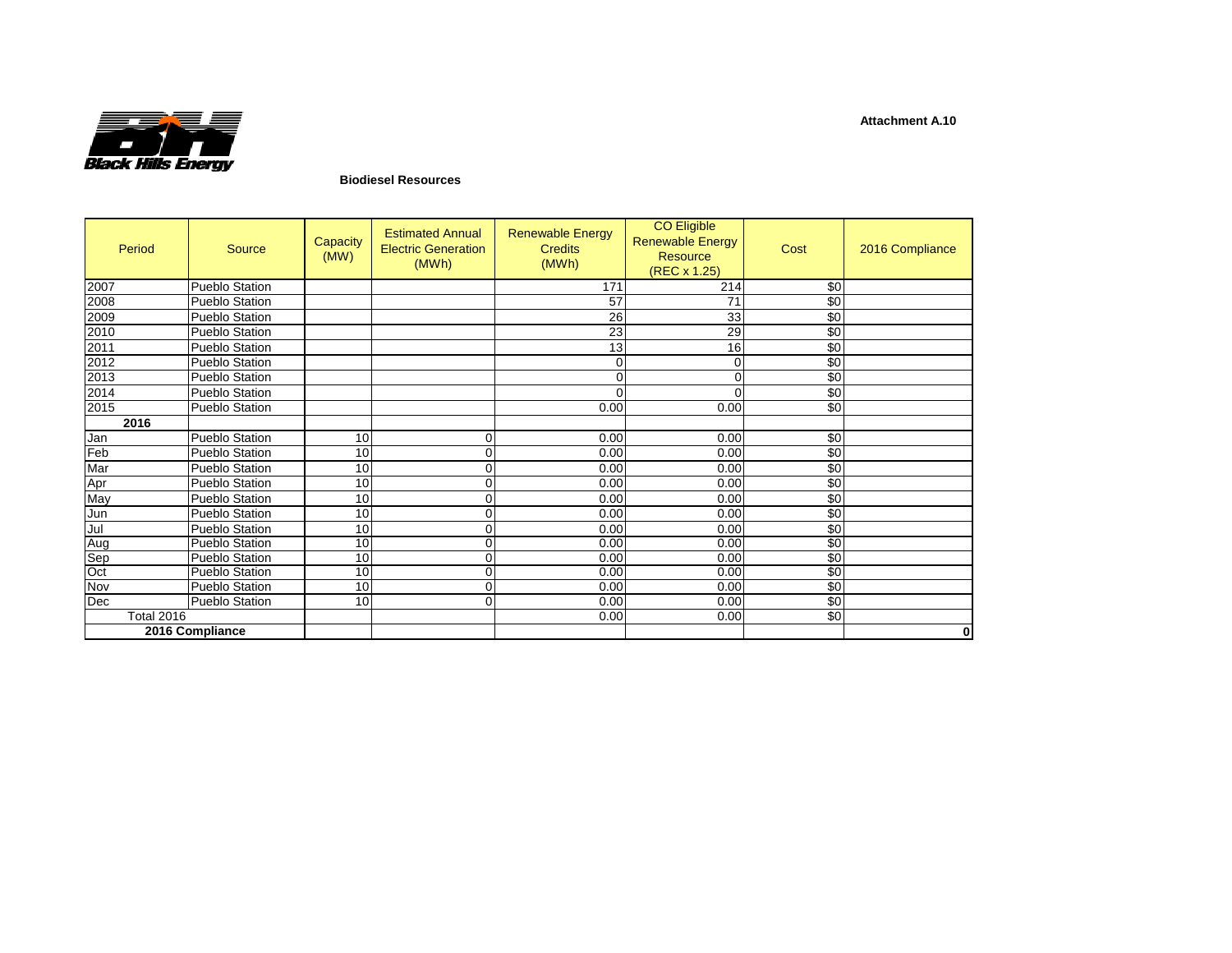

## **Biodiesel Resources**

| Period     | <b>Source</b>             | Capacity<br>(MW) | <b>Estimated Annual</b><br><b>Electric Generation</b><br>(MWh) | <b>Renewable Energy</b><br><b>Credits</b><br>(MWh) | <b>CO Eligible</b><br><b>Renewable Energy</b><br><b>Resource</b><br>(REC x 1.25) | Cost       | 2016 Compliance |
|------------|---------------------------|------------------|----------------------------------------------------------------|----------------------------------------------------|----------------------------------------------------------------------------------|------------|-----------------|
| 2007       | Rocky Ford Station        |                  |                                                                | 318                                                | 398                                                                              | \$0        |                 |
| 2008       | Rocky Ford Station        |                  |                                                                | 317                                                | 396                                                                              | \$0        |                 |
| 2009       | Rocky Ford Station        |                  |                                                                | 357                                                | 446                                                                              | \$0        |                 |
| 2010       | Rocky Ford Station        |                  |                                                                | 103                                                | 129                                                                              | \$0        |                 |
| 2011       | Rocky Ford Station        |                  |                                                                | 0                                                  | 0                                                                                | \$0        |                 |
| 2012       | Rocky Ford Station        |                  |                                                                | 0                                                  | $\Omega$                                                                         | \$0        |                 |
| 2013       | Rocky Ford Station        |                  |                                                                | 0                                                  | 0                                                                                | \$0        |                 |
| 2014       | Rocky Ford Station        |                  |                                                                | $\Omega$                                           | $\Omega$                                                                         | \$0        |                 |
| 2015       | Rocky Ford Station        |                  |                                                                | 0.00                                               | 0.00                                                                             | \$0        |                 |
| 2016       |                           |                  |                                                                |                                                    |                                                                                  |            |                 |
| Jan        | Rocky Ford Station        | 10               |                                                                | 0.00                                               | 0.00                                                                             | \$0        |                 |
| Feb        | Rocky Ford Station        | 10               |                                                                | 0.00                                               | 0.00                                                                             | \$0        |                 |
| Mar        | Rocky Ford Station        | 10               |                                                                | 0.00                                               | 0.00                                                                             | \$0        |                 |
| Apr<br>May | Rocky Ford Station        | 10               |                                                                | 0.00                                               | 0.00                                                                             | \$0        |                 |
|            | Rocky Ford Station        | 10               | $\Omega$                                                       | 0.00                                               | 0.00                                                                             | \$0        |                 |
| Jun        | Rocky Ford Station        | 10               |                                                                | 0.00                                               | 0.00                                                                             | \$0        |                 |
| Jul<br>Aug | Rocky Ford Station        | 10               |                                                                | 0.00                                               | 0.00                                                                             | \$0        |                 |
|            | Rocky Ford Station        | 10               | $\Omega$                                                       | 0.00                                               | 0.00                                                                             | \$0        |                 |
| Sep        | <b>Rocky Ford Station</b> | 10               | $\Omega$                                                       | 0.00                                               | 0.00                                                                             | \$0        |                 |
| Oct        | Rocky Ford Station        | 10               |                                                                | 0.00                                               | 0.00                                                                             | \$0        |                 |
| Nov        | Rocky Ford Station        | 10               | $\Omega$                                                       | 0.00                                               | 0.00                                                                             | $\sqrt{6}$ |                 |
| Dec        | Rocky Ford Station        | 10               |                                                                | 0.00                                               | 0.00                                                                             | \$0        |                 |
| 2016       |                           |                  |                                                                | 0.00                                               | 0.00                                                                             | \$0        |                 |
|            | 2016 Compliance           |                  |                                                                |                                                    |                                                                                  |            | $\mathbf 0$     |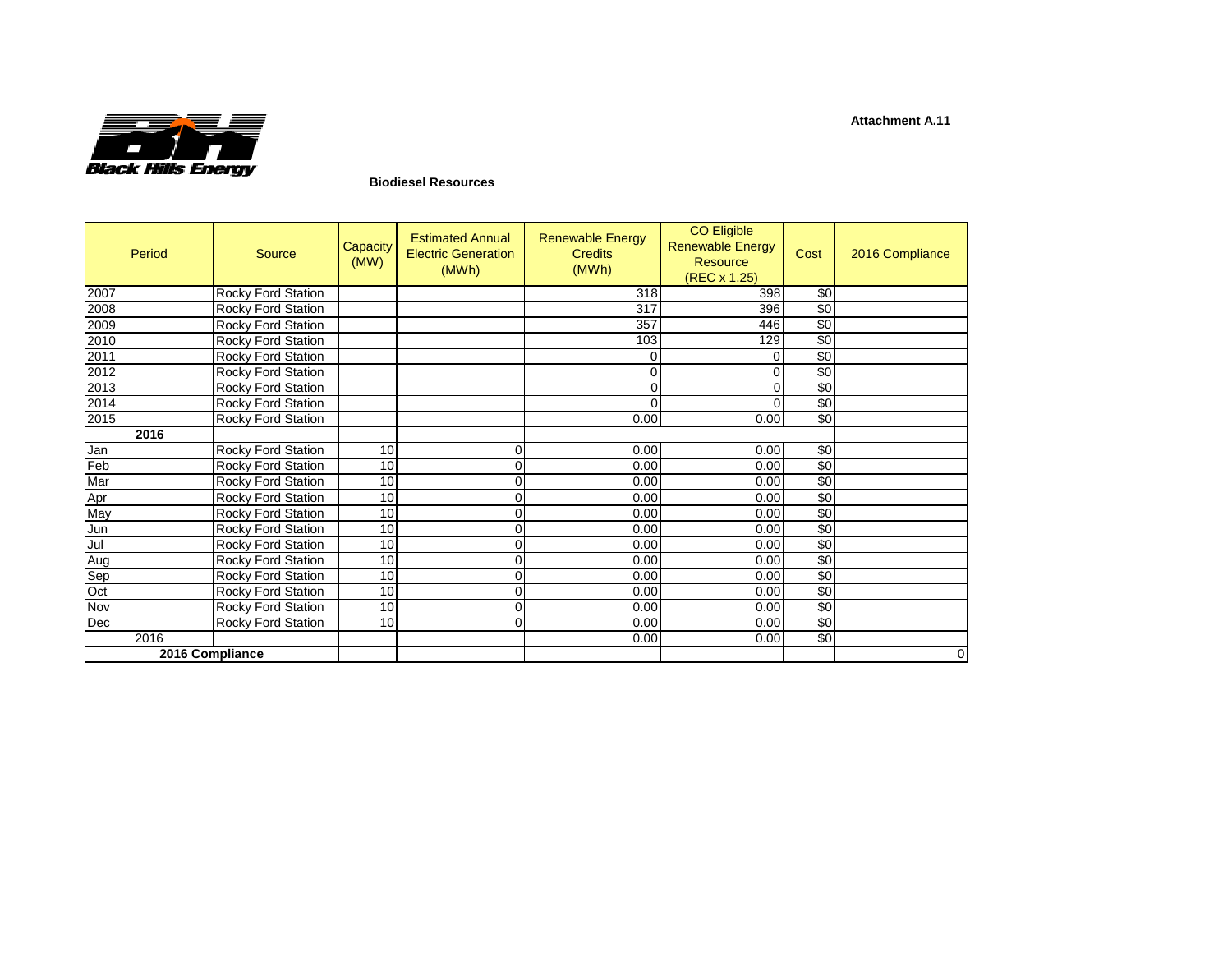## **Black Hills Energy Attachment A.12 Renewable Energy Standard Adjustment Revenues Collected and Expenditures**

|                                | Total      | Total       | Total                       | Total          | Total      | Total       | Total       | Total       | Total       |            |           |          |           |          |           |           |           |           |           |           |           | Total       |
|--------------------------------|------------|-------------|-----------------------------|----------------|------------|-------------|-------------|-------------|-------------|------------|-----------|----------|-----------|----------|-----------|-----------|-----------|-----------|-----------|-----------|-----------|-------------|
| Summary                        | 2007       |             | 2009                        | 2010           | 2011       | 2012        | 2013        | 2014        | 2015        | Jan-16     | Feb-16    | Mar-16   |           | May-     | Jun-16    |           |           | $Sep-16$  | Oct-16    | Nov-16    | Dec-16    | 2016        |
| Revenue Collected              | \$1.572.49 | \$1,595,972 | \$2,198,266                 | \$3,432,290    | \$3,890,48 | \$4,882,551 | \$4,584,851 | \$4,771,758 | \$4,951,293 | \$452.13   | 118.892   |          | 05.03     | 406.83   | 439.5     | 489.668   | \$495.46  | \$432.43  | 397.79    | \$391.326 | \$424,468 | \$5,174,952 |
| Deposits Collected/(Refunded)  |            |             |                             |                | 23.715     | (1,047)     | (24.905)    |             |             |            |           |          | 53,611    | \$4,429  | (1,988)   | \$11.582  | 4.861     | 203,397   |           |           |           | 276,971     |
| Expenditures by Type           |            |             |                             |                |            |             |             |             |             |            |           |          |           |          |           |           |           |           |           |           |           |             |
| Common to All Programs         | 121,801    | 110,957     | 52.825                      | 18.308         | 1,548,398  | 1.323.695   | 1,068,502   | 1,085,230   | (2,597,861) | 33,044     | 37,654    | 67.470   | 32.439    | 3.643    | 40.132    | 35.225    | 51,700    | 82.189    | 169.775   | 135,908   | 402.968   | 1,092,146   |
| Customer Sited Solar           | 119,512    | 174,853     | 152.008                     | 192.75         | 216,059    | 206,486     | 224.289     | 171,515     | 102.977     | 13.805     | 4.211     | 16.261   | 14,012    | 17.019   | 11.228    | 17.372    | 16,657    | 18.624    | 14,360    | 18,505    | 9,699     | 171,753     |
| Rebate/REC Payments            | 934,026    | 1.503.908   | 6,585,225                   | 10,535,017     | 5,561,068  | 142.212     | 1,672,902   | 432.567     | 1,509,224   | 118.773    | 27,459    | 34.125   | 78.601    | 41.119   | 48.669    | 47.672    | 75,666    | 36.410    | 41.894    | 40.311    | 31,590    | 1,622,289   |
| REC Paymennts Payable          |            |             |                             |                |            |             |             |             | 1,104,000   | 1,012,000) | 92.000    | 92.000   | 92.000    | 92.000   | 92.000    | 92.000    | 92.000    | 92.000    | 92.000    | 92.000    | 92.000    |             |
| Non Customer Sited Solar REC's |            | 35,250      |                             | 30,000         | 37,500     | (7,000)     |             |             |             |            |           |          |           |          |           |           |           |           |           |           |           |             |
| Purchased RECs                 |            |             |                             |                |            |             |             |             | 115,000     | (115,000)  | 191.500   |          |           |          |           |           |           |           |           |           |           | 76,500      |
| <b>Total Expenditures</b>      | \$1,175,33 | \$1,824,968 | \$6,790,057                 | \$10,776,082   | \$7,363,02 | \$2,665,394 | \$2,965,692 | \$1,689,312 | 233,339.65  | \$38,622   | \$352,823 | \$209.85 | \$217,052 | \$153,78 | :192.02   | \$192.269 | 236.023   | \$229.222 | \$318,030 | \$286,723 | \$536,258 | 2,962,688   |
|                                |            |             |                             |                |            |             |             |             |             |            |           |          |           |          |           |           |           |           |           |           |           |             |
| Revenues Less Expenditures     | \$397,158  |             | $(S228,996)$ $(S4,591,791)$ | (S7, 343, 791) |            | \$2,216,110 | \$1.594.255 | \$3.082.446 | \$4,717,953 | \$413.509  | \$66,06   | \$211.47 | \$241,591 | \$257.47 | \$245.559 | \$308,981 | \$264,305 | \$406,609 | \$79.762  | \$105,681 | \$111.790 | \$2,489,235 |

Cummulative Balance - (Under)/Over

Collected (\$3,927,728) (\$3,514,219) (\$3,448,150) (\$3,236,671) (\$2,995,080) (\$2,737,600) (\$2,492,042) (\$2,183,061) (\$1,918,756) (\$1,512,147) (\$1,432,385) (\$1,326,704) (\$1,438,494)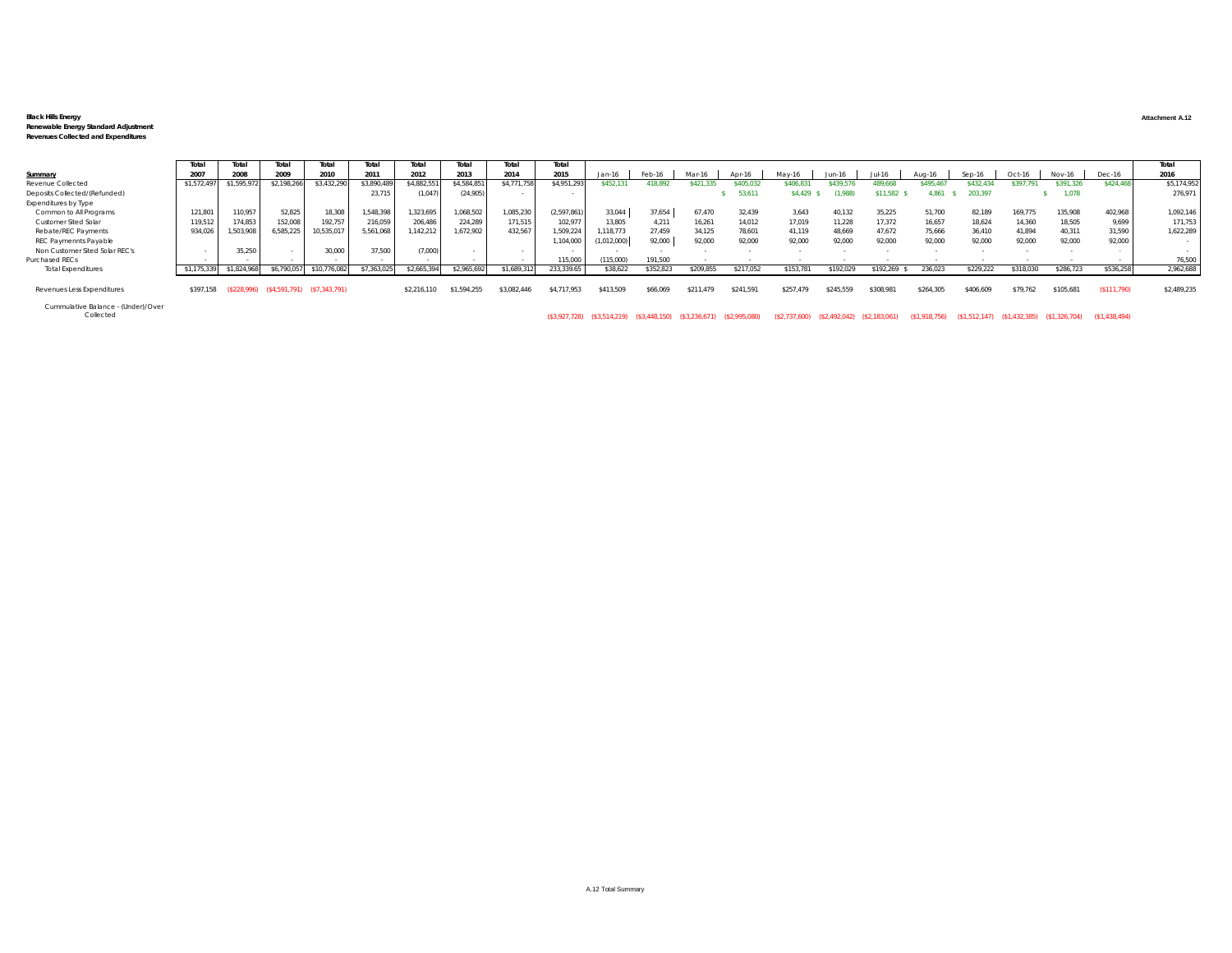## **Black Hills Energy Attachment A.13**

## **Renewable Energy Standard Adjustment Expenditures - Common to All Programs**

|                                    | Total     | Total     | Total    | Total     | Total       | Total      | Total       | Total          | Total         |               |          |        |          |                             |          |          |               |          |           |           |            | Total     |
|------------------------------------|-----------|-----------|----------|-----------|-------------|------------|-------------|----------------|---------------|---------------|----------|--------|----------|-----------------------------|----------|----------|---------------|----------|-----------|-----------|------------|-----------|
| <b>Resource Description</b>        | 2007      | 2008      | 2009     | 2010      | 2011        | 2012       | 2013        | 2014           | 2015          | Jan-16 Feb-16 |          | Mar-16 |          | Apr-16 May-16 Jun-16 Jul-16 |          |          | Aug-16 Sep-16 |          | Oct-16    | Nov-16    | Dec-16     | 2016      |
| Labor                              |           |           |          |           |             |            |             |                |               |               |          |        |          |                             |          |          |               |          |           |           |            |           |
| Labor - Contract                   | 48,763    | 4.875     |          |           |             |            |             |                |               |               |          |        |          |                             |          |          |               |          |           |           |            |           |
| Peak View Incremental Costs        |           |           |          |           |             |            |             |                |               |               |          |        |          |                             |          |          |               |          |           | 134,663   | 378,268    | 512,931   |
| Avoided Cost Adjustments           |           |           |          |           |             |            |             |                | (3, 145, 328) | 8.313         | 19.857   | 36,733 | 14.120   | (13, 131)                   | 24.675   | 22.271   | 39.782        | 70,557   | 47,847    | (6, 911)  | 16.951     | 281,065   |
| Outside Services - Consulting Fees | 14,694    | 28,240    | 4.675    |           |             |            | 483         |                |               |               |          | 1,000  |          |                             |          |          |               |          |           |           |            | 1,000     |
| Outside Services - Legal Fees      | 55,552    | 56,108    | 36.935   |           |             |            |             |                |               |               |          | 739    |          |                             |          |          |               |          | 115.722   |           |            | 116,461   |
| Outside Services - Other           |           |           |          |           |             |            |             |                |               |               |          |        |          |                             |          |          |               |          |           |           |            |           |
| Travel                             | 2,673     | 7.043     | 2.588    | 4.247     | 12.856      | 4.147      | 5.872       | 2.491          | 408.66        | 22            |          | 24     |          | 981                         |          | 103      | 293           | 109      |           | 144       |            | 1,676     |
| Materials                          |           |           |          | 1.063     |             |            |             |                |               |               |          |        |          |                             |          |          |               |          |           |           |            |           |
| Office Expense - Printing          |           | 5.142     | 1,578    |           | 1.361       | 2,354      |             | 34             | 215.73        |               |          |        |          |                             |          |          |               | 2.043    | 248       |           |            | 2,348     |
| Office Expense - Other             |           | 9,519     | 7,049    | 12,998    | 6,684       | 4,215      | 11,383      | 10,068         | 4,763.98      | 2.777         | (3,012)  | 9,487  |          | (284)                       | 579      |          | 379           | (496)    | (2.247)   | 1,309     | 348        | 8,840     |
| Subtotal                           |           |           |          |           | 21,076      | 10,715     | 17.738      | 12.593         | (3, 139, 939) | 11.112        | 16.845   | 47,984 | 14.120   |                             | 25.254   | 22.374   | 40.454        | 7.213    | 161.570   | 129,206   | 395,567    | 924,322   |
| Interest                           |           |           |          | 287,712   | ,527,322    | 312,902    | 1,050,764   | 1,072,638      | 542,078       | 21,932        | 20,808   | 19.486 | 18.319   | 16.020                      | 14.87    | 2.85     | 11.246        | 9.976    | 8.205     | 6,702     | 7,401      | 167,824   |
| <b>Total Expenditures</b>          | \$121,801 | \$110,957 | \$52,825 | \$306,020 | \$1,548,398 | \$1,323,61 | \$1,068,502 | \$1,085,230 \$ | (2,597,861)   | \$33,044      | \$37,654 |        | \$32,439 | \$3,643                     | \$40,132 | \$35.225 | \$51,700      | \$82,189 | \$169,775 | \$135,908 | 102,968 \$ | 1,092,146 |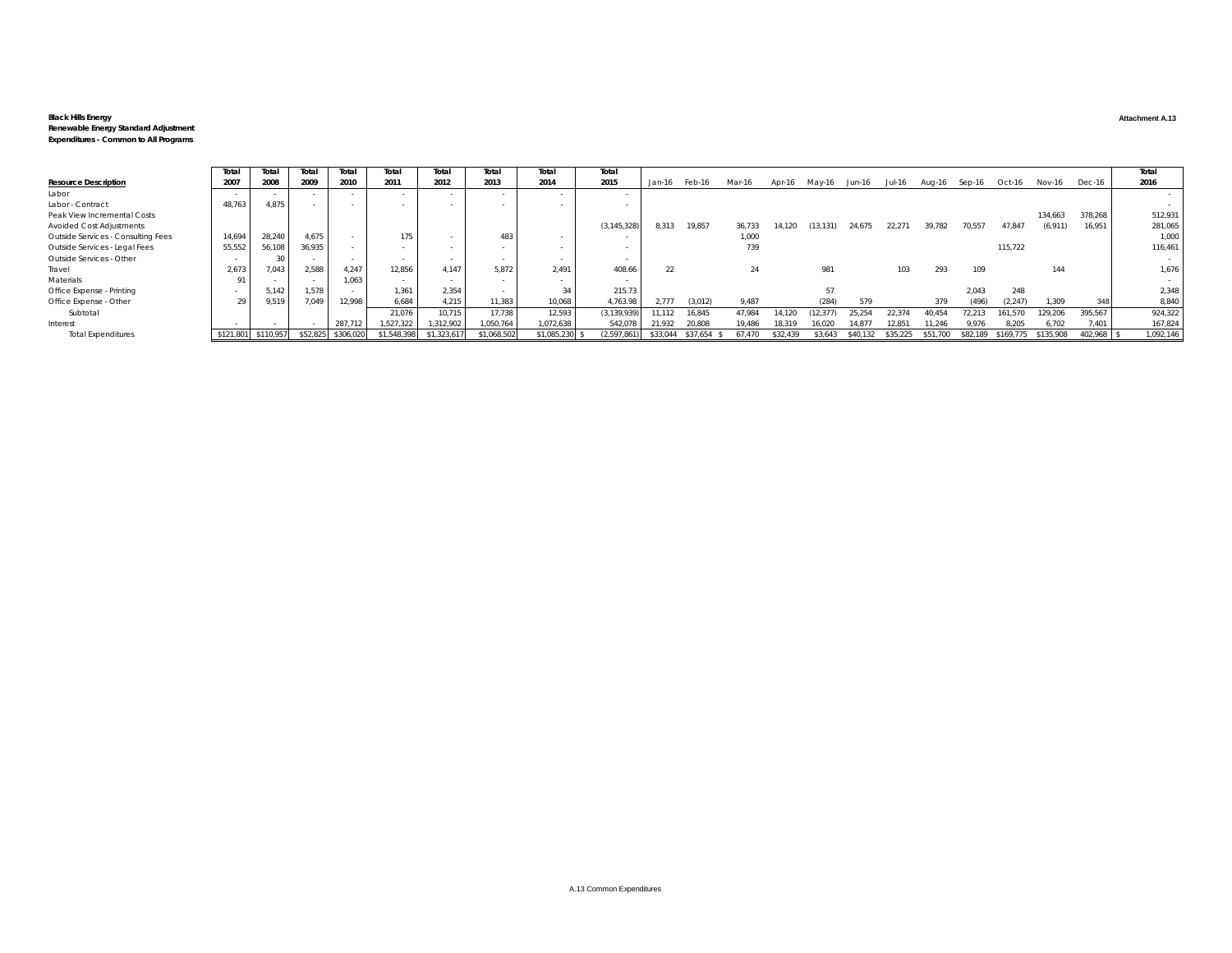# Black Hills Energy<br>Renewable Energy Standard Adjustment<br>Expenditures - Customer Sited Solar

|                                              | Total     | Total     | Total     | Total     | Total     | Total     | Total   | Total               | Total     |          |        |        |      |       |        |        |          |           |               |         | Total     |
|----------------------------------------------|-----------|-----------|-----------|-----------|-----------|-----------|---------|---------------------|-----------|----------|--------|--------|------|-------|--------|--------|----------|-----------|---------------|---------|-----------|
| <b>Resource Description</b>                  | 2007      | 2008      | 2009      | 2010      | 2011      | 2012      | 2013    | 2014                | 2015      | Jan-16   | Feb-16 |        |      |       |        | Aua-16 |          | Oct-16    | Nov-16 Dec-16 |         | 2016      |
| Labor                                        | 110,538   | 155,409   | 152,008   | 192,757   | 216,059   | 206,486   | 224,289 | 171,515             |           | 13,805   | 4.211  | 16.261 | 4.01 | 1.228 | 17.372 | 16,657 | 18.624   | 14.360    | 18.505        | 9.699   | 171,753   |
| Labor - Contract                             |           | 12,156    |           |           |           |           | $\sim$  |                     |           |          |        |        |      |       |        |        |          |           |               |         | $\sim$    |
| Outside Services - Consulting Fees           | $\sim$    |           |           |           |           |           |         |                     |           |          |        |        |      |       |        |        |          |           |               |         |           |
| Outside Services - Legal Fees                | 3.489     | 2.620     |           |           |           |           |         |                     |           |          |        |        |      |       |        |        |          |           |               |         |           |
| Outside Services - Other                     |           |           |           |           |           |           |         |                     |           |          |        |        |      |       |        |        |          |           |               |         | $\sim$    |
| Travel                                       | 2.042     | $\sim$    |           |           |           |           |         |                     |           |          |        |        |      |       |        |        |          |           |               |         |           |
| Materials                                    | 778       | 812       |           |           |           |           |         |                     |           |          |        |        |      |       |        |        |          |           |               |         |           |
| Office Expense - Printing                    | 1,801     | 3,856     |           |           |           |           |         |                     |           |          |        |        |      |       |        |        |          |           |               |         |           |
| Office Expense - Energy Efficiency Incentive | 865       |           |           |           |           |           | $\sim$  |                     |           |          |        |        |      |       |        |        |          |           |               |         |           |
|                                              |           |           |           |           |           |           |         |                     |           |          |        |        |      |       |        |        |          |           |               |         |           |
| <b>Total Expenditures</b>                    | \$119,512 | \$174,853 | \$152,008 | \$192,757 | \$216,059 | \$206,486 |         | \$224.289 \$171.515 | \$102.977 | \$13.805 |        | 16.26  |      |       |        | 516.65 | \$18.624 | \$14.360. | \$18,505      | \$9.699 | \$171,753 |